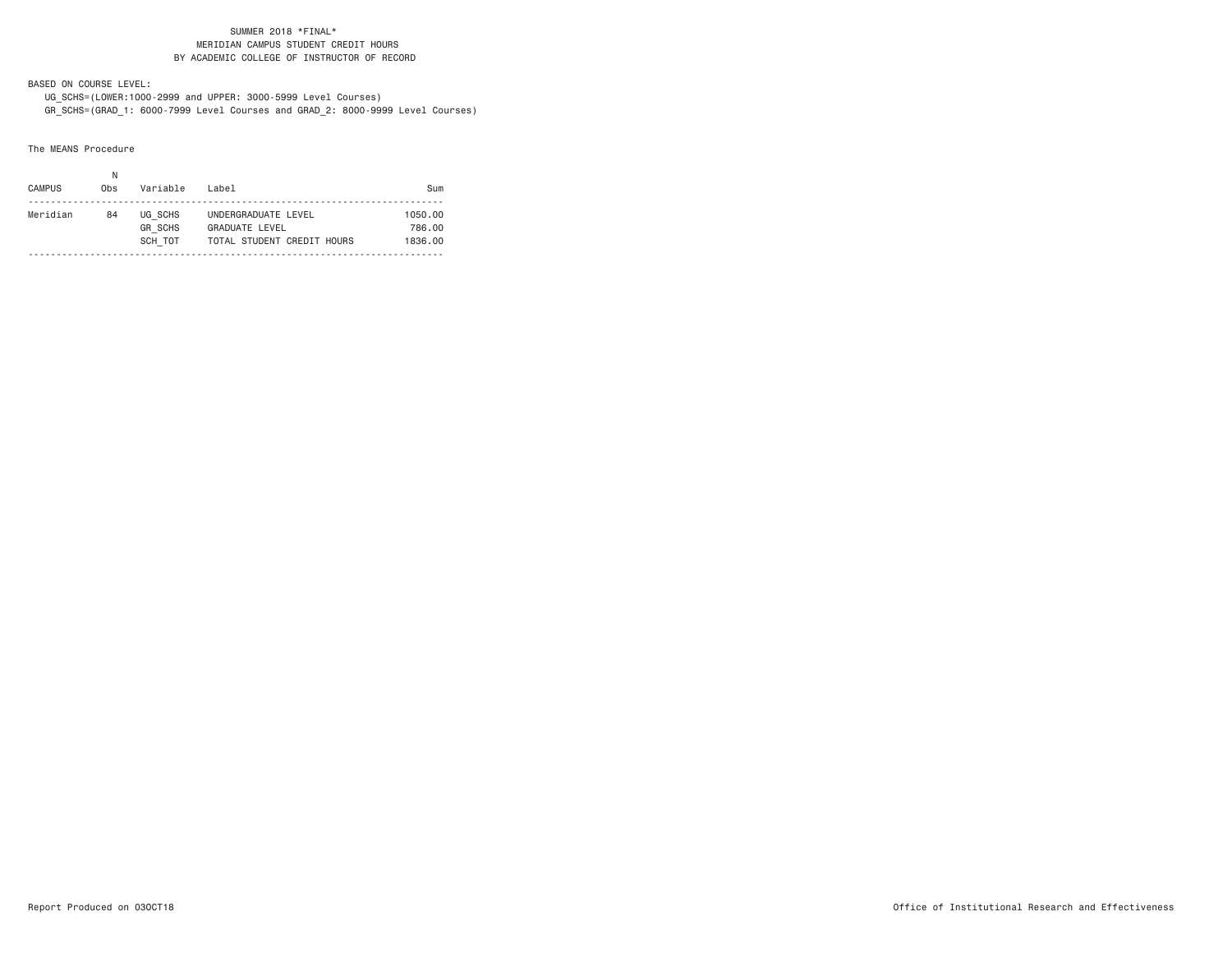### SUMMER 2018 \*FINAL\* MERIDIAN CAMPUS STUDENT CREDIT HOURSBY ACADEMIC COLLEGE OF INSTRUCTOR OF RECORD

BASED ON COURSE LEVEL:

UG\_SCHS=(LOWER:1000-2999 and UPPER: 3000-5999 Level Courses)

GR\_SCHS=(GRAD\_1: 6000-7999 Level Courses and GRAD\_2: 8000-9999 Level Courses)

The MEANS Procedure

| ACADEMIC COLLEGE | Ν<br>0 <sub>bs</sub> | Variable                             | Label                                                                      | Sum                        |
|------------------|----------------------|--------------------------------------|----------------------------------------------------------------------------|----------------------------|
| Arts & Sciences  | 31                   | UG SCHS<br>GR SCHS<br>SCH TOT        | UNDERGRADUATE LEVEL<br><b>GRADUATE LEVEL</b><br>TOTAL STUDENT CREDIT HOURS | 545,00<br>93,00<br>638,00  |
| <b>Business</b>  | 17                   | UG SCHS<br><b>GR SCHS</b><br>SCH TOT | UNDERGRADUATE LEVEL<br><b>GRADUATE LEVEL</b><br>TOTAL STUDENT CREDIT HOURS | 294.00<br>123,00<br>417.00 |
| Education        | 36                   | UG SCHS<br><b>GR SCHS</b><br>SCH TOT | UNDERGRADUATE LEVEL<br><b>GRADUATE LEVEL</b><br>TOTAL STUDENT CREDIT HOURS | 211,00<br>570.00<br>781.00 |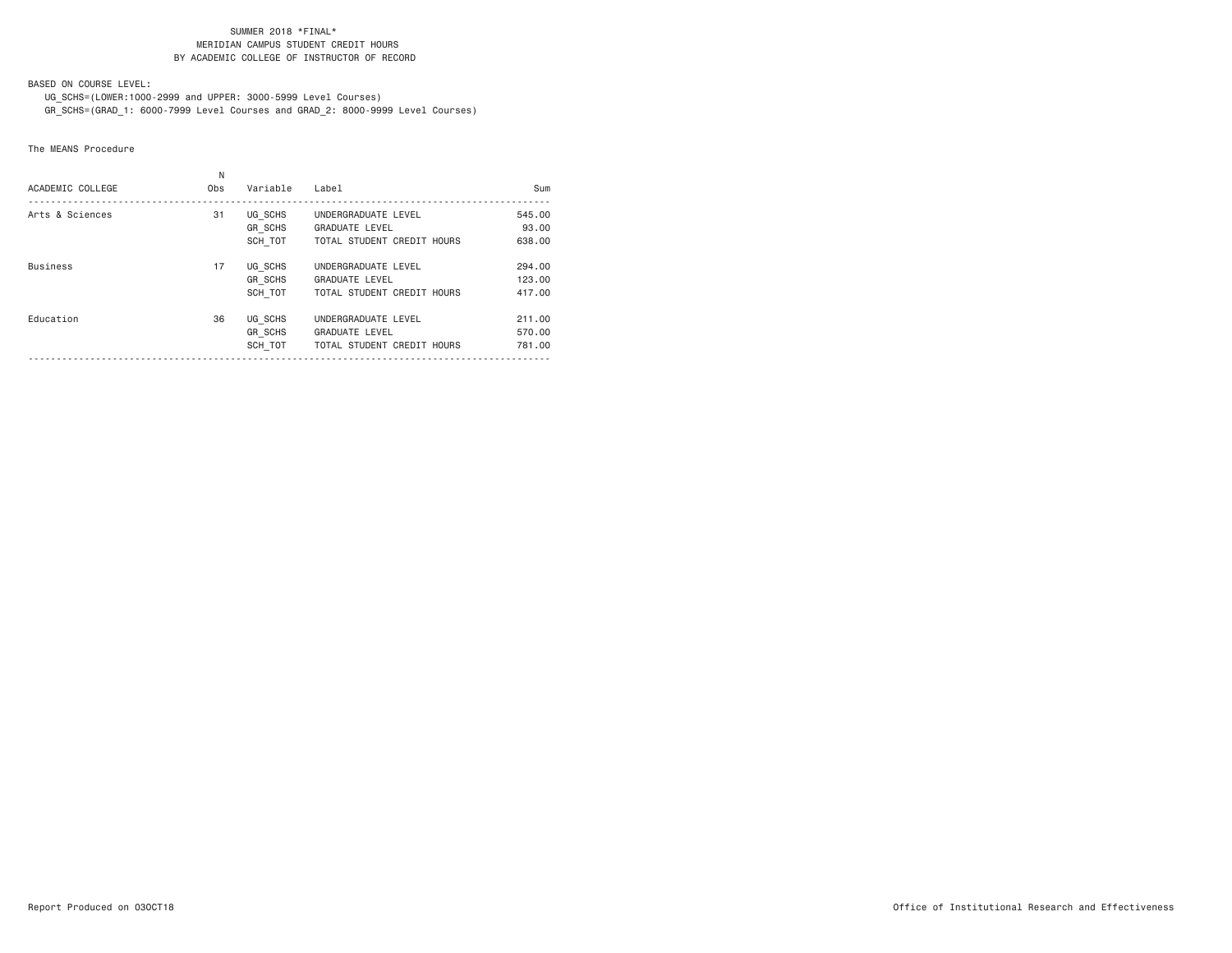# SUMMER 2018 \*FINAL\***MERIDIAN CAMPUS STUDENT CREDIT HOURS** BY ACADEMIC COLLEGE OF INSTRUCTOR OF RECORD

BASED ON COURSE LEVEL:

 UG\_SCHS=(LOWER:1000-2999 and UPPER: 3000-5999 Level Courses \*\*Excludes CVM 5000-5999 Level Courses\*\*) GR\_SCHS=(GRAD\_1: 6000-7999 Level Courses and GRAD\_2: 8000-9999 Level Courses)

|                                        | UNDERGRADUATE  | GRADUATE       |              |
|----------------------------------------|----------------|----------------|--------------|
| ACADEMIC DEPARTMENT                    | LEVEL          | LEVEL          | <b>TOTAL</b> |
|                                        |                |                |              |
| Anthropology & Middle Eastern Cultures | 48.00          | 0.00           | 48.00        |
| Biological Sciences                    | 42.00          | 0.00           | 42.00        |
| Communication                          | 45.00          | 0.00           | 45.00        |
| English                                | 111.00         | 15.00          | 126.00       |
| Geosciences                            | 77.00          | 0.00           | 77.00        |
| History                                | 75.00          | 6.00           | 81.00        |
| Mathematics & Statistics               | 21.00          | 0.00           | 21,00        |
| Psychology                             | 27.00          | 66.00          | 93.00        |
| Sociology                              | 99.00          | 6.00           | 105,00       |
|                                        | -------------- | .              |              |
|                                        | 545.00         | 93.00          | 638.00       |
|                                        | ============== | ============== | ==========   |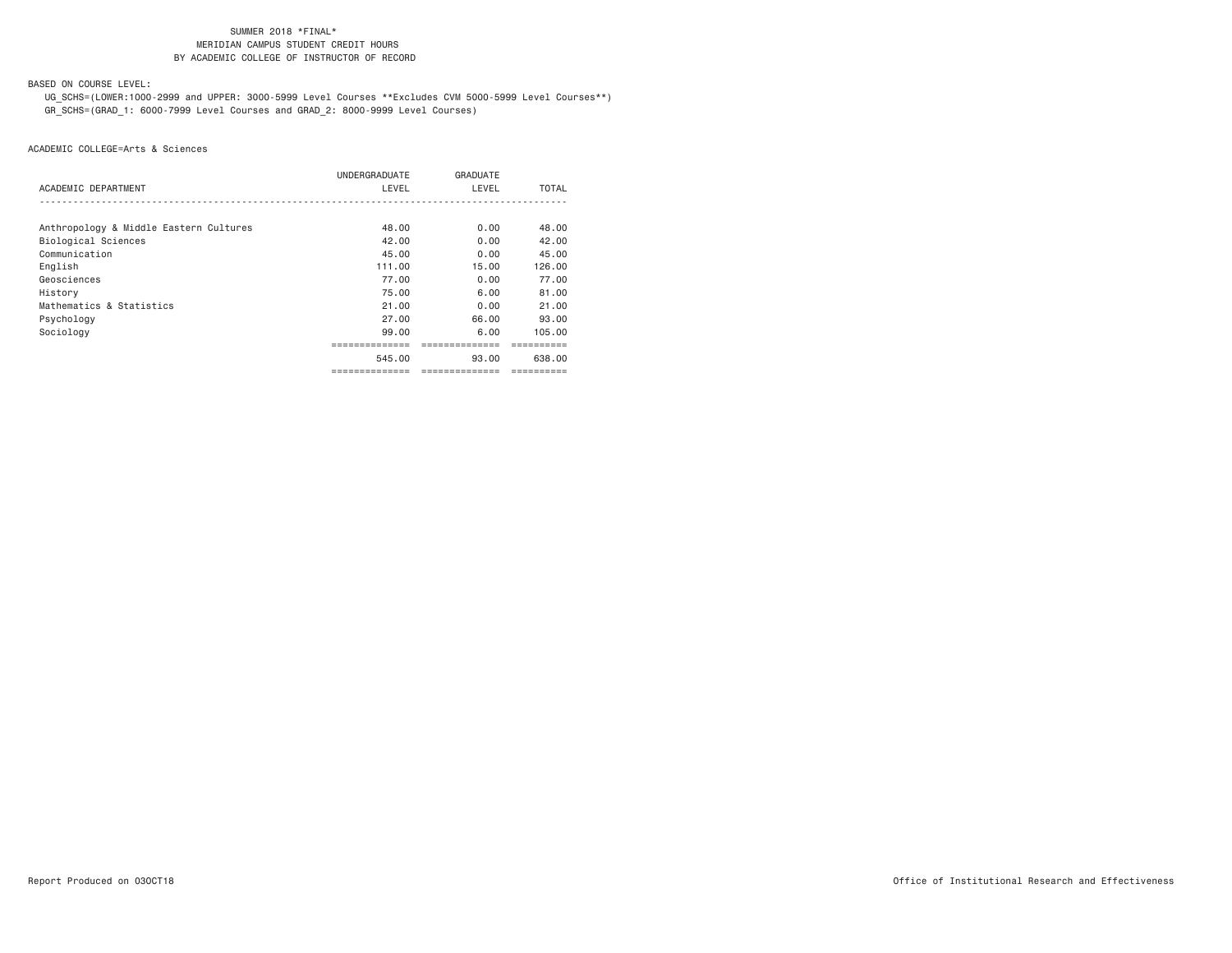# SUMMER 2018 \*FINAL\***MERIDIAN CAMPUS STUDENT CREDIT HOURS** BY ACADEMIC COLLEGE OF INSTRUCTOR OF RECORD

BASED ON COURSE LEVEL:

 UG\_SCHS=(LOWER:1000-2999 and UPPER: 3000-5999 Level Courses \*\*Excludes CVM 5000-5999 Level Courses\*\*) GR\_SCHS=(GRAD\_1: 6000-7999 Level Courses and GRAD\_2: 8000-9999 Level Courses)

|                                                 | UNDERGRADUATE | GRADUATE |        |
|-------------------------------------------------|---------------|----------|--------|
| ACADEMIC DEPARTMENT                             | LEVEL         | LEVEL    | TOTAL  |
|                                                 |               |          |        |
| Finance & Economics                             | 15.00         | 0.00     | 15.00  |
| Management & Information Systems                | 162.00        | 117.00   | 279.00 |
| Marketing, Quantitative Analysis & Business Law | 54.00         | 6.00     | 60.00  |
| School of Accountancy                           | 63.00         | 0.00     | 63.00  |
|                                                 |               |          |        |
|                                                 | 294.00        | 123.00   | 417.00 |
|                                                 |               |          |        |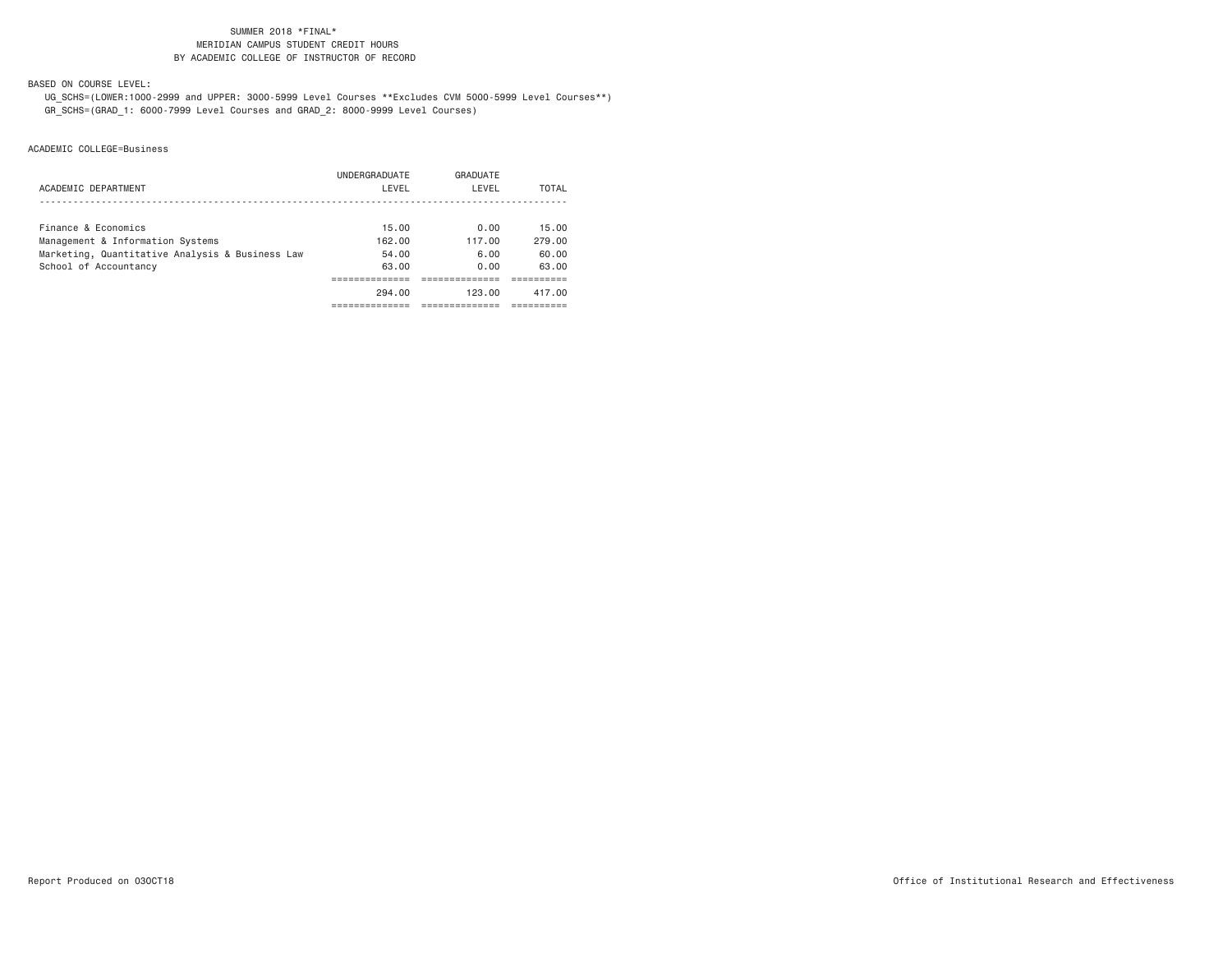# SUMMER 2018 \*FINAL\***MERIDIAN CAMPUS STUDENT CREDIT HOURS** BY ACADEMIC COLLEGE OF INSTRUCTOR OF RECORD

BASED ON COURSE LEVEL:

 UG\_SCHS=(LOWER:1000-2999 and UPPER: 3000-5999 Level Courses \*\*Excludes CVM 5000-5999 Level Courses\*\*) GR\_SCHS=(GRAD\_1: 6000-7999 Level Courses and GRAD\_2: 8000-9999 Level Courses)

|                                                    | UNDERGRADUATE | GRADUATE |        |
|----------------------------------------------------|---------------|----------|--------|
| ACADEMIC DEPARTMENT                                | LEVEL         | LEVEL    | TOTAL  |
|                                                    |               |          |        |
| Counseling, Educational Psychology, and Foundation | 24.00         | 210.00   | 234.00 |
| Curriculum, Instruction & Special Education        | 150.00        | 144.00   | 294.00 |
| Educational Leadership                             | 19.00         | 216.00   | 235.00 |
| Kinesiology                                        | 18,00         | 0.00     | 18.00  |
|                                                    |               |          |        |
|                                                    | 211.00        | 570.00   | 781.00 |
|                                                    |               |          |        |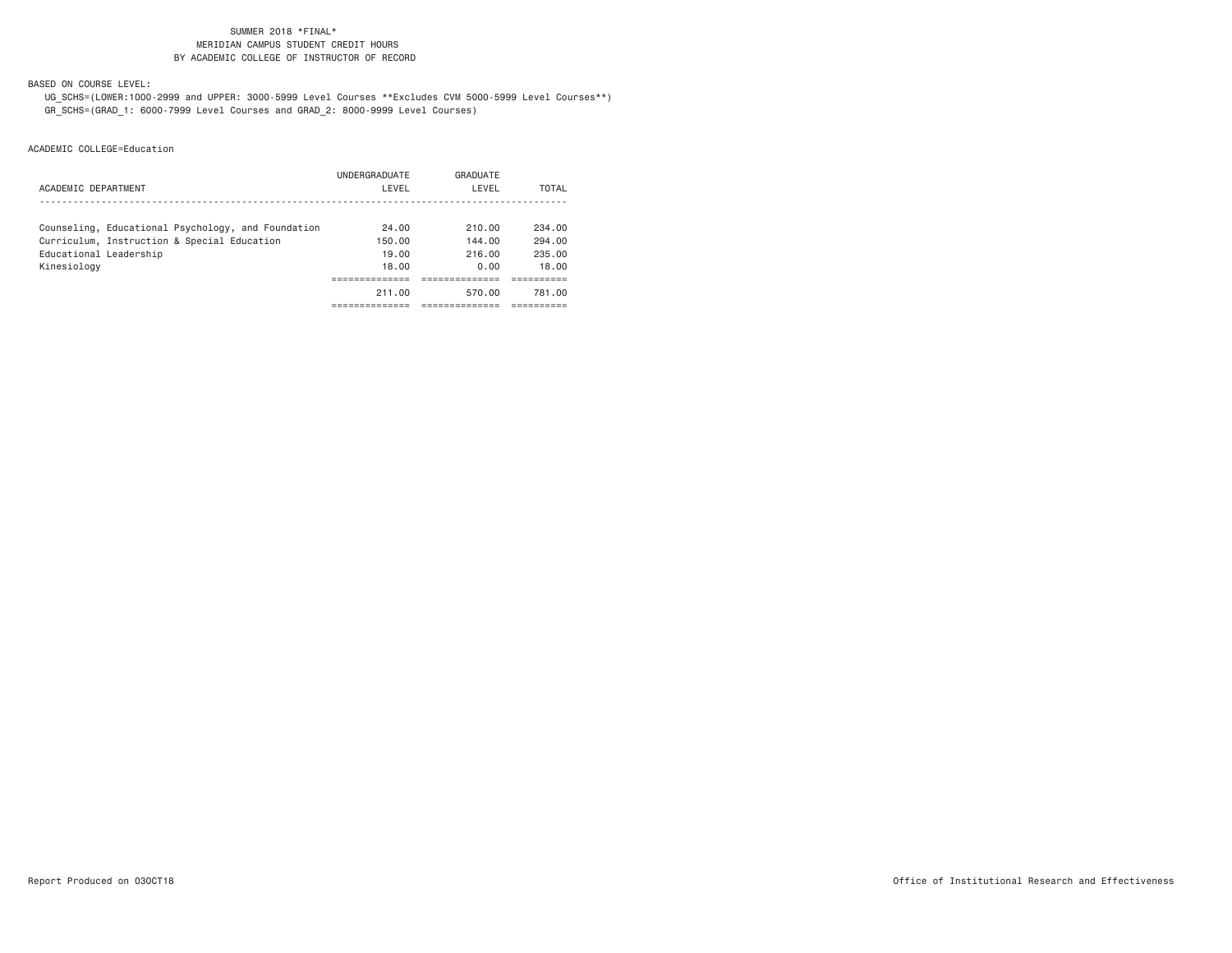| ACADEMIC DEPARTMENT                    | Instructor Name | Rank     | Tenure<br>Status | Course<br>Cip # | CRN   | Course # | Sec   | Crs | Type Title         | Inst<br>Per | UG<br><b>SCHS</b>                         | GR<br><b>SCHS</b>                        | Total<br>SCHS<br>-------                        |
|----------------------------------------|-----------------|----------|------------------|-----------------|-------|----------|-------|-----|--------------------|-------------|-------------------------------------------|------------------------------------------|-------------------------------------------------|
| Anthropology & Middle Eastern Cultures | Turner, James   | Lecturer | Non-Ten Track    | 450201          | 21101 | AN 3113  | 201 C |     | Societies Of World | 1.00        | 48.00<br>---------<br>48.00               | 0.00<br>.<br>0.00                        | 48.00<br>.<br>48.00                             |
| Anthropology & Middle Eastern Cultures |                 |          |                  |                 |       |          |       |     |                    |             | ========<br>48.00<br>--------<br>-------- | ========<br>0.00<br>--------<br>-------- | ==========<br>48.00<br>----------<br>---------- |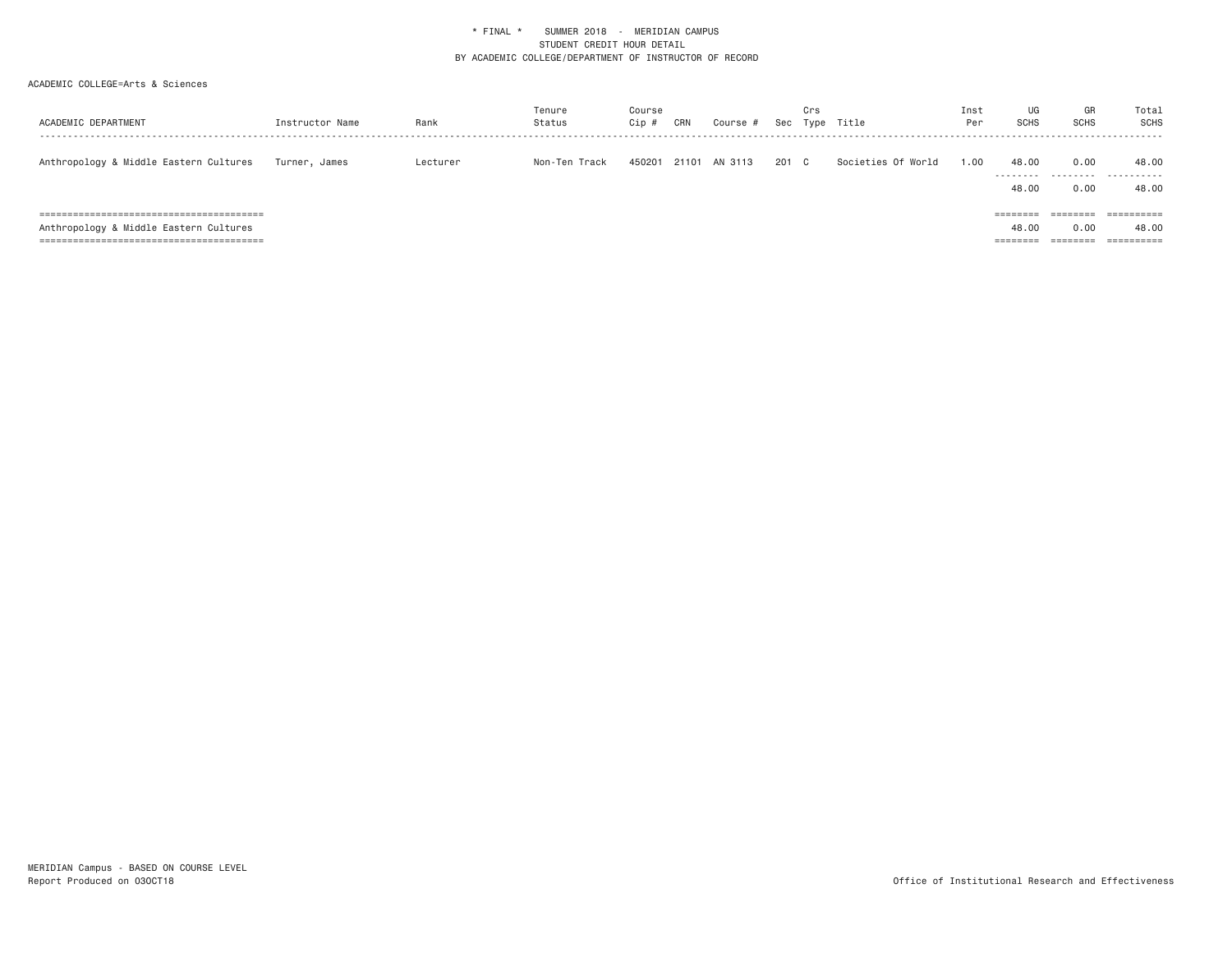| ACADEMIC DEPARTMENT | Instructor Name | Rank       | Tenure<br>Status | Course<br>Cip # | CRN | Course #                       | Sec            | Crs | Type Title                       | Inst<br>Per  | UG<br><b>SCHS</b>           | GR<br><b>SCHS</b>    | Total<br>SCHS       |
|---------------------|-----------------|------------|------------------|-----------------|-----|--------------------------------|----------------|-----|----------------------------------|--------------|-----------------------------|----------------------|---------------------|
| Biological Sciences | Fogarty, Jarrod | Instructor | Non-Ten Track    | 270501          |     | 21152 MA 2113<br>21162 ST 2113 | 201 C<br>201 C |     | Intro to Stats<br>Intro to Stats | 1.00<br>1.00 | 30.00<br>12.00<br>--------- | 0.00<br>0.00         | 30.00<br>12.00<br>. |
|                     |                 |            |                  |                 |     |                                |                |     |                                  |              | 42.00<br>$=$ = = = = = = =  | 0.00<br>========     | 42.00<br>========== |
| Biological Sciences |                 |            |                  |                 |     |                                |                |     |                                  |              | 42.00                       | 0.00                 | 42.00               |
|                     |                 |            |                  |                 |     |                                |                |     |                                  |              | ---------<br>--------       | --------<br>-------- |                     |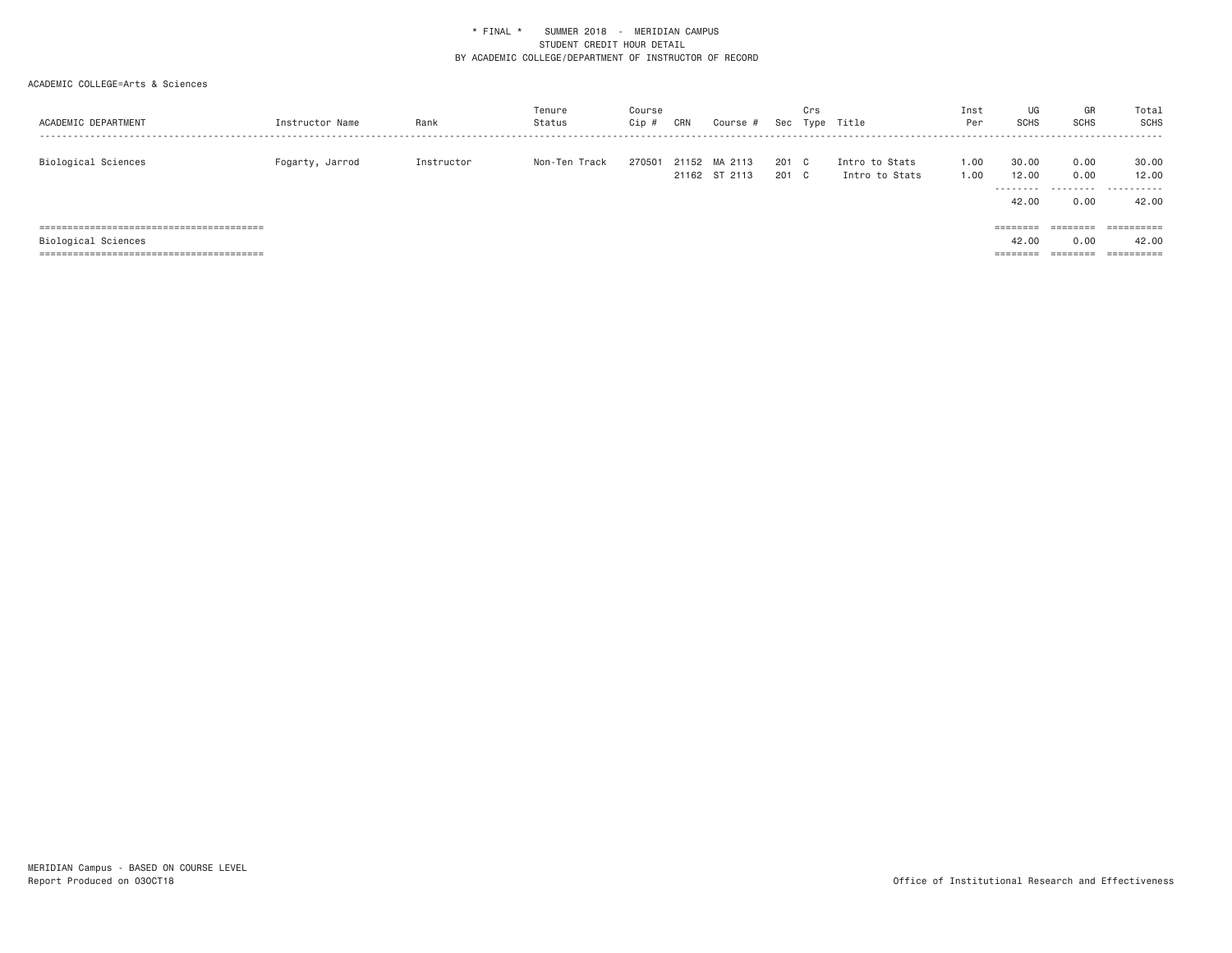| ACADEMIC DEPARTMENT | Instructor Name    | Rank        | Tenure<br>Status | Course<br>Cip # | CRN | Course #             | Sec   | Crs          | Type Title      | Inst<br>Per | UG<br><b>SCHS</b>  | GR<br><b>SCHS</b> | Total<br>SCHS         |
|---------------------|--------------------|-------------|------------------|-----------------|-----|----------------------|-------|--------------|-----------------|-------------|--------------------|-------------------|-----------------------|
| Communication       | Misun, Christopher | Non-Faculty | Not Applicable   |                 |     | 500602 21104 CO 1903 | 201 C |              | Intro To Cinema | 1.00        | 24,00<br>--------- | 0.00<br>.         | 24.00<br>.            |
|                     |                    |             |                  |                 |     |                      |       |              |                 |             | 24.00              | 0.00              | 24,00                 |
|                     | Taylor, Joshua     | Lecturer    | Non-Ten Track    | 090401          |     | 21105 CO 3423        | 251   | $\mathbf{C}$ | Feature Writing | 1.00        | 21.00<br>--------- | 0.00              | 21.00<br>.            |
|                     |                    |             |                  |                 |     |                      |       |              |                 |             | 21.00              | 0.00              | 21.00                 |
|                     |                    |             |                  |                 |     |                      |       |              |                 |             |                    |                   |                       |
|                     |                    |             |                  |                 |     |                      |       |              |                 |             | ========           |                   |                       |
| Communication       |                    |             |                  |                 |     |                      |       |              |                 |             | 45.00              | 0.00              | 45.00                 |
|                     |                    |             |                  |                 |     |                      |       |              |                 |             | ---------          | --------          | ----------<br>------- |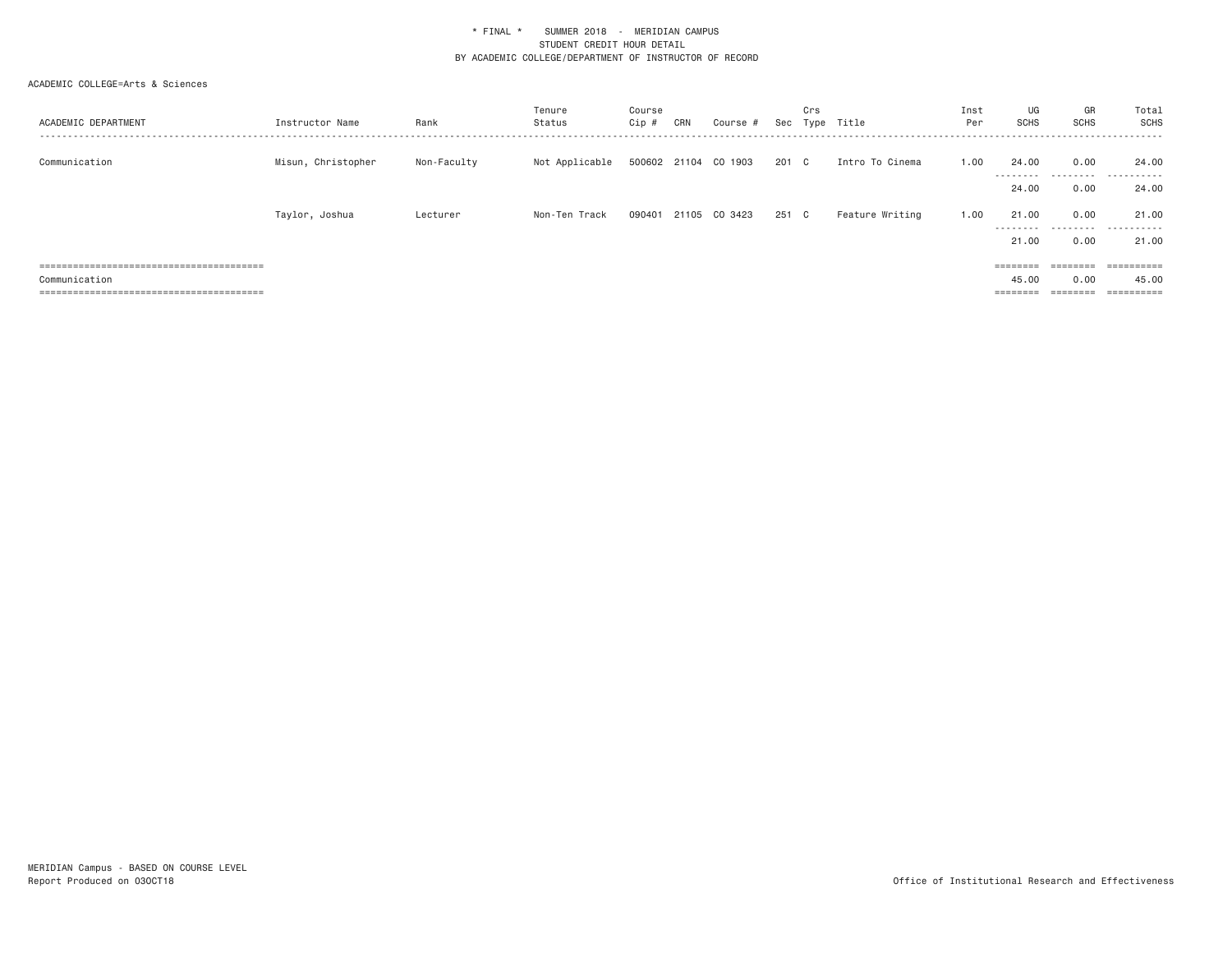| ACADEMIC DEPARTMENT | Instructor Name                  | Rank     | Tenure<br>Status | Course<br>Cip # | CRN | Course #             |       | Crs | Sec Type Title            | Inst<br>Per | UG<br><b>SCHS</b> | GR<br>SCHS        | Total<br>SCHS         |
|---------------------|----------------------------------|----------|------------------|-----------------|-----|----------------------|-------|-----|---------------------------|-------------|-------------------|-------------------|-----------------------|
| English             | Harmon Threatt, Elizabe Lecturer |          | Non-Ten Track    |                 |     | 231303 21134 EN 3313 | 201 C |     | Writing for the Work 1.00 |             | 33.00             | 0.00              | 33.00                 |
|                     |                                  |          |                  |                 |     | 22788 EN 3313        | 202 C |     | Writing for the Work 1.00 |             | 42.00             | 0.00              | 42.00                 |
|                     |                                  |          |                  |                 |     |                      |       |     |                           |             | 75.00             | .<br>0.00         | -------<br>75.00      |
|                     | Slimp, Cynthia                   | Lecturer | Non-Ten Track    |                 |     | 231402 21133 EN 2243 | 201 C |     | American Lit Before       | 1.00        | 30.00             | 0.00<br>.         | 30.00                 |
|                     |                                  |          |                  |                 |     |                      |       |     |                           |             | 30.00             | 0.00              | 30.00                 |
|                     | Slimp, Stephen                   | Lecturer | Non-Ten Track    | 131305          |     | 22154 EN 6233        | 201 C |     | Composition Pedagogy      | 1.00        | 0.00              | 9.00              | 9.00                  |
|                     |                                  |          |                  | 231404          |     | 22169 EN 4713        | 201 C |     | 17th Cent Eng Lit         | 1.00        | 6.00              | 0.00              | 6.00                  |
|                     |                                  |          |                  |                 |     | 22170 EN 6713        | 201 C |     | 17th Cent Eng Lit         | 1.00        | 0.00              | 6.00              | 6.00                  |
|                     |                                  |          |                  |                 |     |                      |       |     |                           |             | 6.00              | 15.00             | 21.00                 |
|                     |                                  |          |                  |                 |     |                      |       |     |                           |             | $=$ = = = = = = = | $=$ = = = = = = = | $=$ = = = = = = = = = |
| English             |                                  |          |                  |                 |     |                      |       |     |                           |             | 111.00            | 15.00             | 126.00                |
|                     |                                  |          |                  |                 |     |                      |       |     |                           |             | ========          | ========          | ==========            |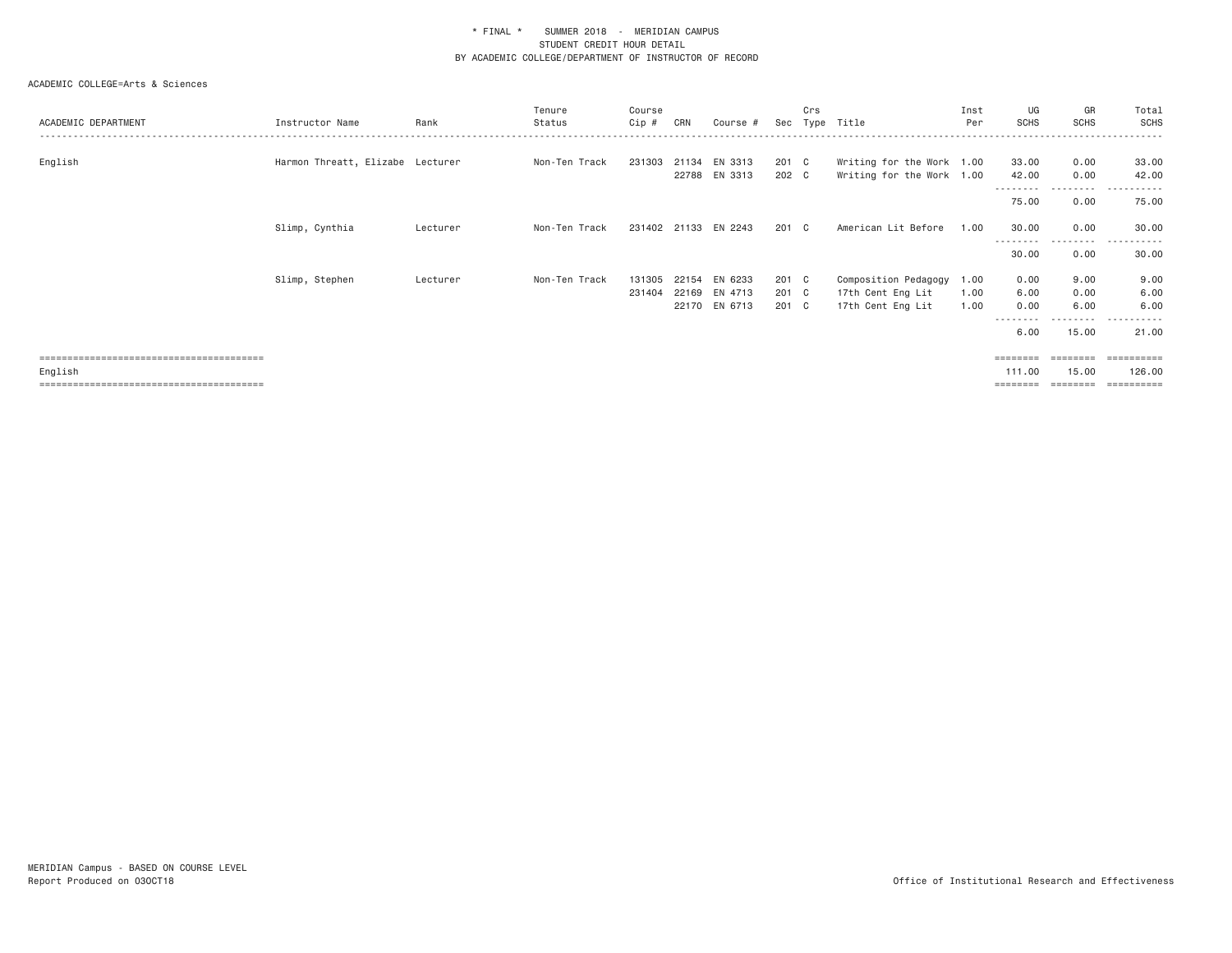| ACADEMIC DEPARTMENT | Instructor Name  | Rank     | Tenure<br>Status | Course<br>Cip # | CRN   | Course #                 |                | Crs | Sec Type Title                            | Inst<br>Per  | UG<br><b>SCHS</b>                   | GR<br><b>SCHS</b>                 | Total<br>SCHS                        |
|---------------------|------------------|----------|------------------|-----------------|-------|--------------------------|----------------|-----|-------------------------------------------|--------------|-------------------------------------|-----------------------------------|--------------------------------------|
| Geosciences         | Threatt, Patrick | Lecturer | Non-Ten Track    | 450701          |       | 22174 GR 1114            | 201 C          |     | Physical Geography                        | 1.00         | 32.00<br>32.00                      | 0.00<br>---------<br>0.00         | 32.00<br>.<br>$- - -$<br>32.00       |
|                     | Trent, Brittany  | Lecturer | Non-Ten Track    | 400601          | 21141 | GG 1111<br>21142 GG 1113 | 201 L<br>201 C |     | Earth Science I Lab<br>Survey Earth Sci I | 1.00<br>1.00 | 6.00<br>39.00<br>---------<br>45.00 | 0.00<br>0.00<br>0.00              | 6.00<br>39.00<br>----------<br>45.00 |
| Geosciences         |                  |          |                  |                 |       |                          |                |     |                                           |              | ========<br>77.00<br>========       | ========<br>0.00<br>$= 222222222$ | ==========<br>77.00                  |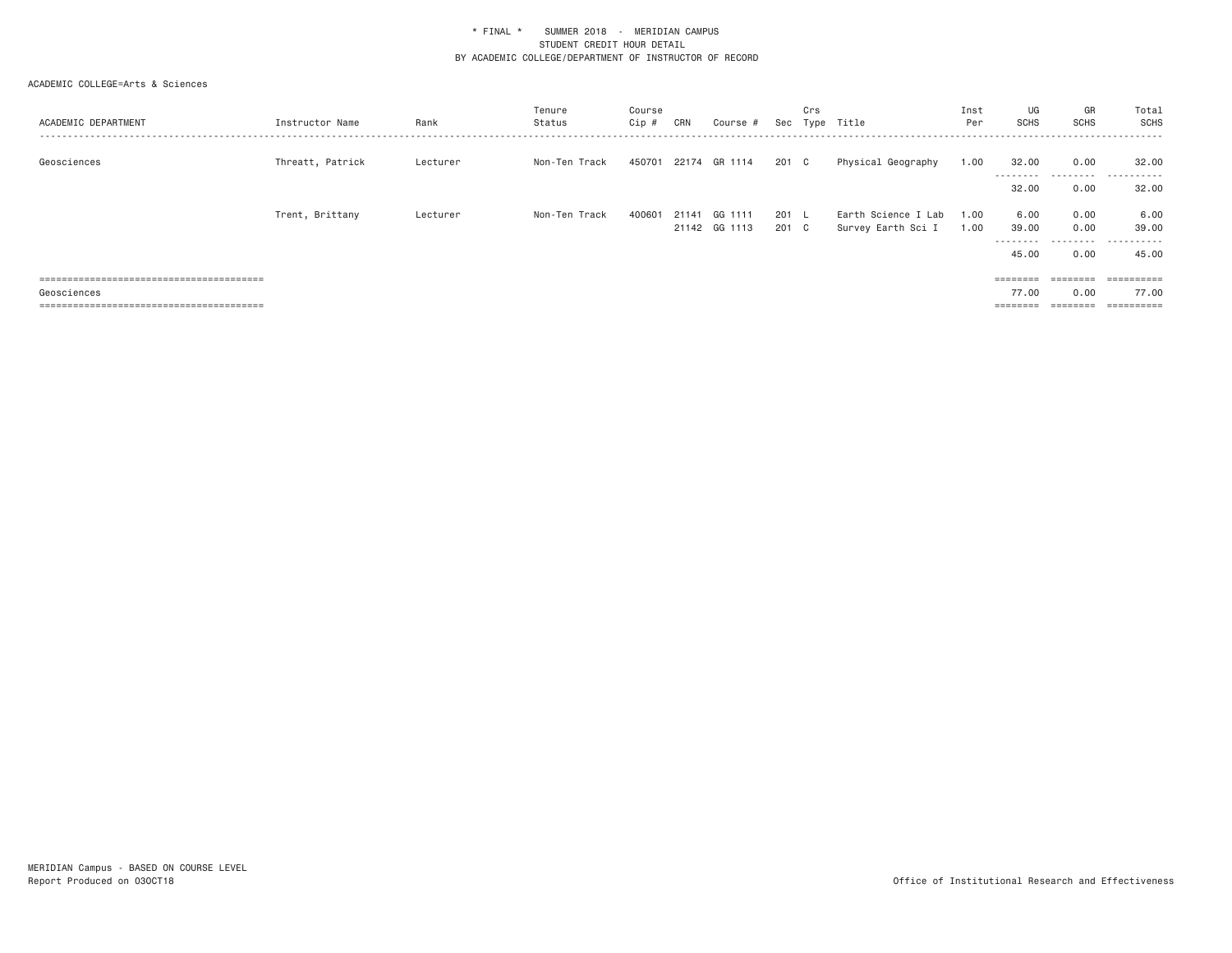| ACADEMIC DEPARTMENT | Instructor Name | Rank                        | Tenure<br>Status | Course<br>Cip # | CRN   | Course #      | Sec   | Crs | Type Title                | Inst<br>Per | UG<br><b>SCHS</b>  | GR<br><b>SCHS</b> | Total<br>SCHS           |
|---------------------|-----------------|-----------------------------|------------------|-----------------|-------|---------------|-------|-----|---------------------------|-------------|--------------------|-------------------|-------------------------|
| History             | Abdella, Samuel | Non-Employee                | Not Applicable   | 450801          |       | 22171 HI 4683 | 201 C |     | Europe WWI - Hitler       | 1.00        | 18.00<br>--------- | 0.00<br>--------- | 18.00<br>------<br>---- |
|                     |                 |                             |                  |                 |       |               |       |     |                           |             | 18,00              | 0.00              | 18.00                   |
|                     | Bates, Toby     | Associate Professor Tenured |                  | 540101          | 22157 | HI 3133       | 201 C |     | History U.S. Pop Cul 1.00 |             | 33.00              | 0.00              | 33.00                   |
|                     |                 |                             |                  | 540102          |       | 22161 HI 4133 | 201 C |     | Civil War 1850-1877       | 1.00        | 24.00              | 0.00              | 24.00                   |
|                     |                 |                             |                  |                 |       | 22163 HI 6133 | 201 C |     | Civil War 1850-1877       | 1.00        | 0.00               | 6.00              | 6.00                    |
|                     |                 |                             |                  |                 |       |               |       |     |                           |             | ---------          | .                 | . <b>.</b>              |
|                     |                 |                             |                  |                 |       |               |       |     |                           |             | 57.00              | 6.00              | 63.00                   |
|                     |                 |                             |                  |                 |       |               |       |     |                           |             | ========           | ========          |                         |
| History             |                 |                             |                  |                 |       |               |       |     |                           |             | 75.00              | 6.00              | 81.00                   |
|                     |                 |                             |                  |                 |       |               |       |     |                           |             | ========           | ========          | $=$ = = = = = = = = = = |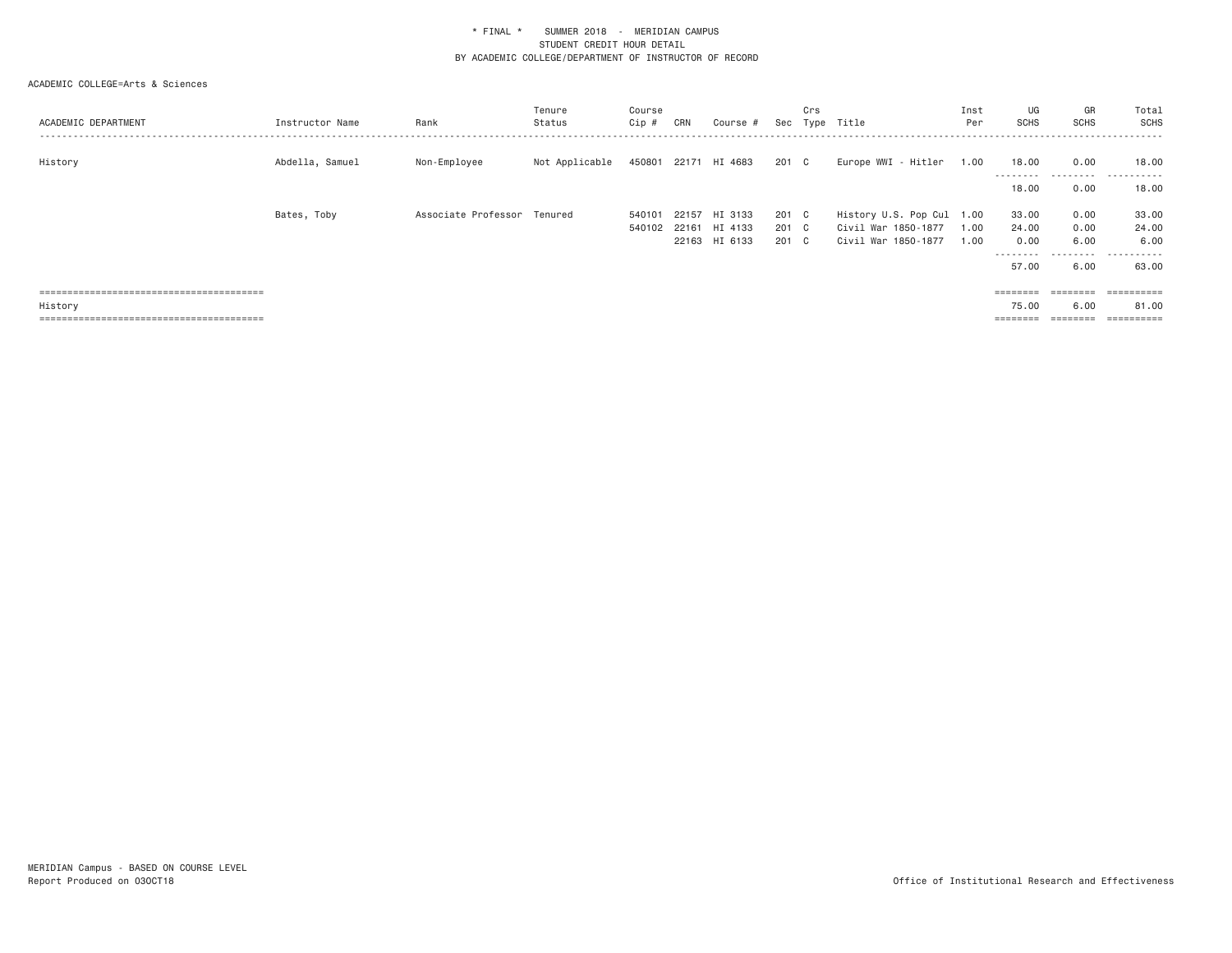| ACADEMIC DEPARTMENT      | Instructor Name | Rank                              | Tenure<br>Status | Course<br>Cip # | CRN | Course #       | Sec   | Crs | Type Title          | Inst<br>Per | UG<br><b>SCHS</b>    | GR<br><b>SCHS</b>    | Total<br>SCHS |
|--------------------------|-----------------|-----------------------------------|------------------|-----------------|-----|----------------|-------|-----|---------------------|-------------|----------------------|----------------------|---------------|
| Mathematics & Statistics | Ge, Lin         | Clinical Assist Pro Non-Ten Track |                  | 521302          |     | 21103 BQA 3123 | 201 C |     | Bus Stat Methods II | 1.00        | 21,00                | 0.00                 | 21.00<br>     |
|                          |                 |                                   |                  |                 |     |                |       |     |                     |             | 21,00                | 0.00                 | 21.00         |
|                          |                 |                                   |                  |                 |     |                |       |     |                     |             | ========             | --------<br>-------- | ==========    |
| Mathematics & Statistics |                 |                                   |                  |                 |     |                |       |     |                     |             | 21,00                | 0.00                 | 21.00         |
|                          |                 |                                   |                  |                 |     |                |       |     |                     |             | --------<br>-------- | --------<br>-------- | ==========    |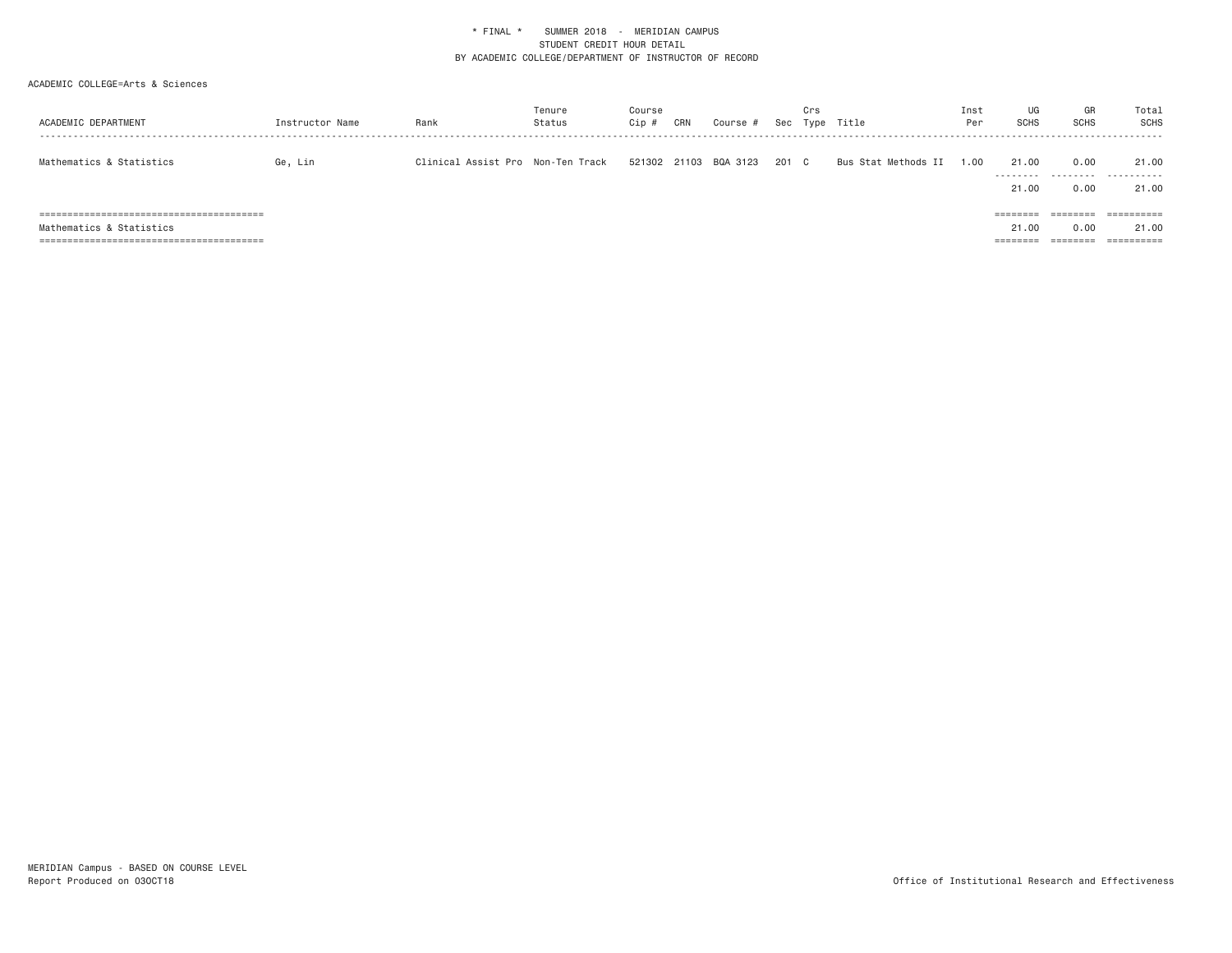| ACADEMIC DEPARTMENT | Instructor Name | Rank                        | Tenure<br>Status | Course<br>Cip #            | CRN            | Course #                                     | Sec                   | Crs                          | Type Title                                                              | Inst<br>Per          | UG<br><b>SCHS</b>                         | GR<br><b>SCHS</b>                                                                                                                                           | Total<br>SCHS<br>- - - - - -         |
|---------------------|-----------------|-----------------------------|------------------|----------------------------|----------------|----------------------------------------------|-----------------------|------------------------------|-------------------------------------------------------------------------|----------------------|-------------------------------------------|-------------------------------------------------------------------------------------------------------------------------------------------------------------|--------------------------------------|
| Psychology          | Gier, Vicki     | Associate Professor Tenured |                  | 420101<br>422701<br>422707 | 22218          | PSY 6733<br>22165 PSY 4733<br>22167 PSY 4643 | 201 C<br>201<br>201   | $\mathbf{C}$<br>$\mathbf{C}$ | Memory<br>Memory<br>Social Cognition                                    | 1.00<br>1.00<br>1.00 | 0.00<br>6.00<br>15.00                     | 3.00<br>0.00<br>0.00                                                                                                                                        | 3.00<br>6.00<br>15.00<br>.           |
|                     |                 |                             |                  |                            |                |                                              |                       |                              |                                                                         |                      | - - - - - - - - -<br>21.00                | ---------<br>3.00                                                                                                                                           | 24.00                                |
|                     | Shumate, James  | Lecturer                    | Non-Ten Track    | 131101<br>420101<br>422803 | 21114<br>22151 | COE 8803<br>21158 PSY 4726<br>COE 8043       | 251<br>201 E<br>282 C | $\mathbf{C}$                 | Crisis Response Coun 1.00<br>Internship In Psy I<br>Group Tech & Proced | 1.00<br>1.00         | 0.00<br>6.00<br>0.00<br>---------<br>6.00 | 30.00<br>0.00<br>33,00<br>---------<br>63.00                                                                                                                | 30.00<br>6.00<br>33.00<br>.<br>69.00 |
| Psychology          |                 |                             |                  |                            |                |                                              |                       |                              |                                                                         |                      | 27.00                                     | $\qquad \qquad \equiv \equiv \equiv \equiv \equiv \equiv \equiv \equiv$<br>66.00<br>$\qquad \qquad \equiv \equiv \equiv \equiv \equiv \equiv \equiv \equiv$ | 93,00                                |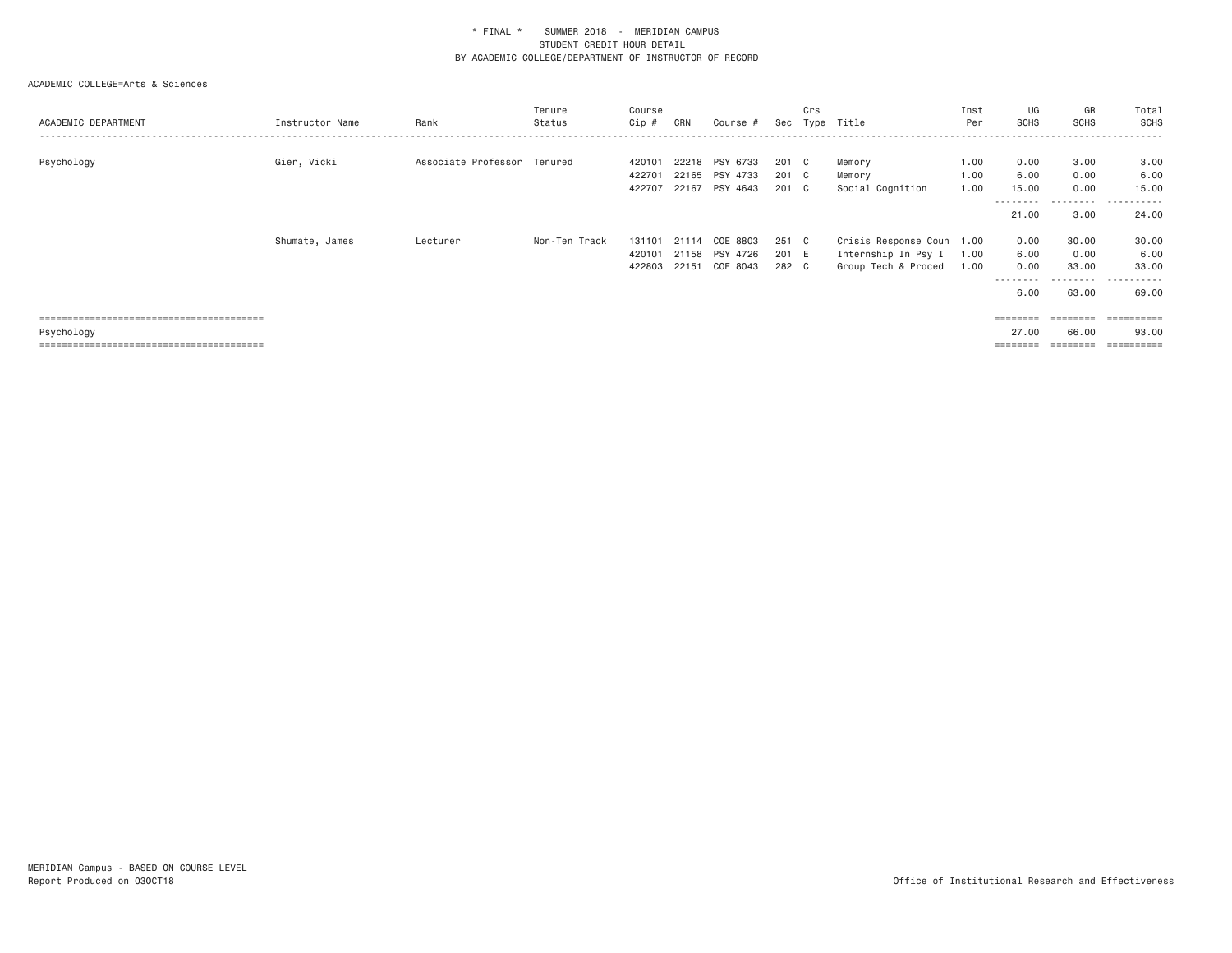| ACADEMIC DEPARTMENT | Instructor Name | Rank                              | Tenure<br>Status | Course<br>Cip # | CRN            | Course #                       | Sec            | Crs | Type Title                                      | Inst<br>Per  | UG<br><b>SCHS</b>          | GR<br>SCHS             | Total<br>SCHS       |
|---------------------|-----------------|-----------------------------------|------------------|-----------------|----------------|--------------------------------|----------------|-----|-------------------------------------------------|--------------|----------------------------|------------------------|---------------------|
| Sociology           | Carr, Rhonda    | Assistant Professor Non-Ten Track |                  | 440701          |                | 21163 SW 4623<br>21164 SW 4633 | 201 C<br>201 C |     | Sw With The Aged<br>Sw Health Care              | 1.00<br>1.00 | 24,00<br>27.00             | 0.00<br>0.00<br>.      | 24.00<br>27.00<br>. |
|                     |                 |                                   |                  |                 |                |                                |                |     |                                                 |              | 51.00                      | 0.00                   | 51.00               |
|                     | Cook, Amanda    | Assistant Professor Ten Track     |                  | 450401          | 22164<br>23408 | CRM 3113<br>CRM 3503           | 201 C<br>202 C |     | Comm Crime Prev & Po 1.00<br>Violence in the US | 1.00         | 24,00<br>24.00             | 0.00<br>0.00           | 24.00<br>24.00      |
|                     |                 |                                   |                  | 451101          | 23448          | SO 7000                        | 201 I          |     | Directed Indiv Study 1.00                       |              | 0.00                       | 3.00                   | 3.00                |
|                     |                 |                                   |                  |                 | 23449          | SO 7000                        | 202 I          |     | Directed Indiv Study 1.00                       |              | 0.00                       | 3.00                   | 3,00                |
|                     |                 |                                   |                  |                 |                |                                |                |     |                                                 |              | - - - - - - - - -<br>48.00 | -----<br>$  -$<br>6.00 | .<br>54.00          |
|                     |                 |                                   |                  |                 |                |                                |                |     |                                                 |              | ========                   | ========               | ==========          |
| Sociology           |                 |                                   |                  |                 |                |                                |                |     |                                                 |              | 99.00                      | 6.00                   | 105,00              |
|                     |                 |                                   |                  |                 |                |                                |                |     |                                                 |              |                            |                        | =========           |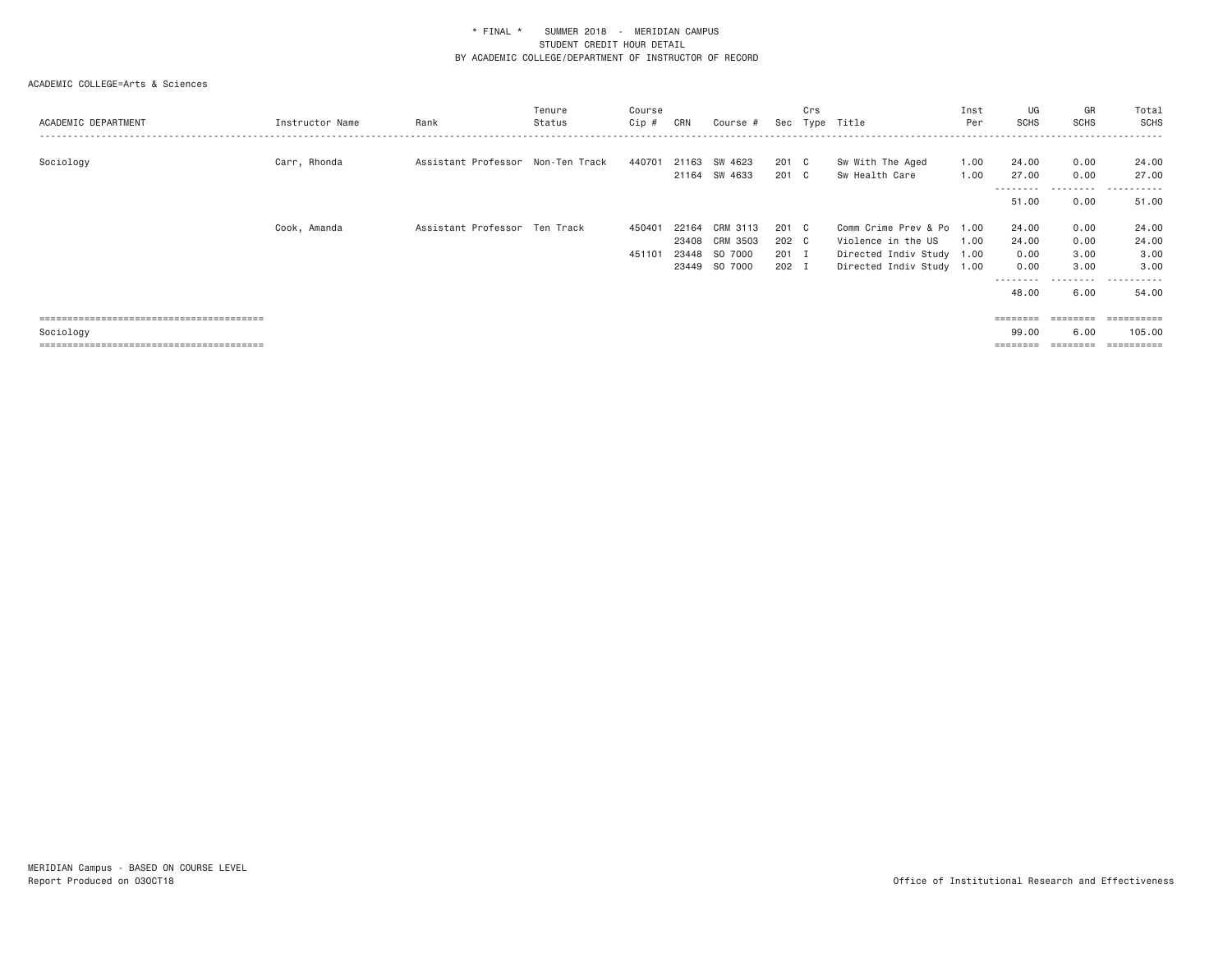| ACADEMIC DEPARTMENT | Instructor Name    | Rank         | Tenure<br>Status | Course<br>Cip # | CRN | Course #              |       | Crs | Sec Type Title            | Inst<br>Per | UG<br><b>SCHS</b>          | GR<br><b>SCHS</b> | Total<br>SCHS                  |
|---------------------|--------------------|--------------|------------------|-----------------|-----|-----------------------|-------|-----|---------------------------|-------------|----------------------------|-------------------|--------------------------------|
| Finance & Economics | Armstrong, Charles | Non-Employee | Not Applicable   |                 |     | 520801 21139 FIN 3123 | 201 C |     | Financial Management 1.00 |             | 15.00<br>.<br>15.00        | 0.00<br>.<br>0.00 | 15,00<br>.<br>15.00            |
| Finance & Economics |                    |              |                  |                 |     |                       |       |     |                           |             | $=$ = = = = = = =<br>15.00 | 0.00              | $=$ = = = = = = = = =<br>15.00 |
|                     |                    |              |                  |                 |     |                       |       |     |                           |             | ========                   | ========          | $=$ = = = = = = = = =          |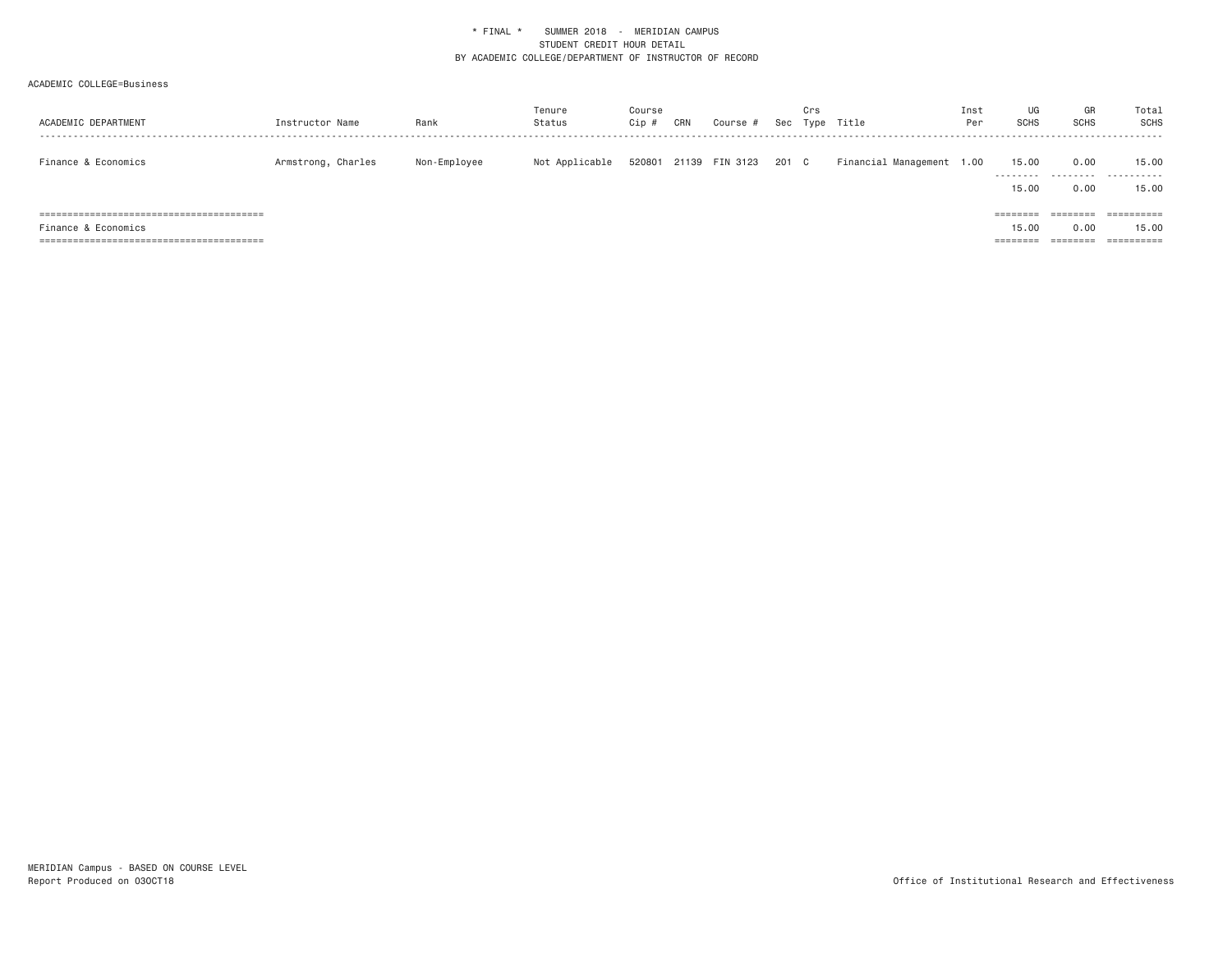|                  |                 | Tenure         | Course                                                                                                    |       |                 |                                                                                                                                               | Crs |                                                                               | Inst       | UG                                                                                         | GR                                       | Total<br><b>SCHS</b>                              |
|------------------|-----------------|----------------|-----------------------------------------------------------------------------------------------------------|-------|-----------------|-----------------------------------------------------------------------------------------------------------------------------------------------|-----|-------------------------------------------------------------------------------|------------|--------------------------------------------------------------------------------------------|------------------------------------------|---------------------------------------------------|
|                  |                 |                |                                                                                                           |       |                 |                                                                                                                                               |     |                                                                               |            |                                                                                            |                                          |                                                   |
| Jones, Gabrielle | Non-Faculty     | Not Applicable |                                                                                                           |       |                 |                                                                                                                                               |     |                                                                               |            | 39.00                                                                                      | 0.00                                     | 39.00<br>$  -$<br><u>.</u>                        |
|                  |                 |                |                                                                                                           |       |                 |                                                                                                                                               |     |                                                                               |            | 39.00                                                                                      | 0.00                                     | 39.00                                             |
| McNeil, Stacey   |                 |                | 520101                                                                                                    |       | <b>BUS 4853</b> |                                                                                                                                               |     | <b>Business Policy</b>                                                        | 1.00       | 18.00                                                                                      | 0.00                                     | 18.00                                             |
|                  |                 |                | 520201                                                                                                    | 22117 | MGT 4990        |                                                                                                                                               |     | Special Topic In MGT                                                          | 1.00       | 30.00                                                                                      | 0.00                                     | 30.00                                             |
|                  |                 |                | 520299                                                                                                    |       |                 |                                                                                                                                               |     | Special Topic In MGT                                                          | 1.00       | 0.00                                                                                       | 3.00                                     | 3.00                                              |
|                  |                 |                | 521301                                                                                                    |       |                 |                                                                                                                                               |     | Prin of Mgt & Prod                                                            | 1.00       | 36.00                                                                                      | 0.00                                     | 36.00                                             |
|                  |                 |                |                                                                                                           |       |                 |                                                                                                                                               |     |                                                                               |            | 84.00                                                                                      | 3.00                                     | 87.00                                             |
| Randle, Vikki    |                 |                | 520201                                                                                                    |       |                 |                                                                                                                                               |     | Leadership Skills                                                             | 1.00       | 0.00                                                                                       | 60.00                                    | 60.00                                             |
|                  |                 |                |                                                                                                           |       |                 |                                                                                                                                               |     |                                                                               |            | 0.00                                                                                       | 60.00                                    | 60.00                                             |
| Young, Carlton   |                 |                | 229999                                                                                                    |       | BL 8113         |                                                                                                                                               |     | Law Ethics Disp Res                                                           | 1.00       | 0.00                                                                                       | 54.00                                    | 54.00                                             |
|                  |                 |                | 510701                                                                                                    |       |                 |                                                                                                                                               |     |                                                                               |            | 27,00                                                                                      | 0.00                                     | 27.00                                             |
|                  |                 |                | 520201                                                                                                    |       |                 |                                                                                                                                               |     |                                                                               |            | 12.00                                                                                      | 0.00                                     | 12.00                                             |
|                  |                 |                |                                                                                                           |       |                 |                                                                                                                                               |     |                                                                               |            | 39.00                                                                                      | 54.00                                    | $- - - -$<br>.<br>93.00                           |
|                  |                 |                |                                                                                                           |       |                 |                                                                                                                                               |     |                                                                               |            | ========                                                                                   | --------                                 | <b>EEEEEEEE</b>                                   |
|                  |                 |                |                                                                                                           |       |                 |                                                                                                                                               |     |                                                                               |            | 162,00<br>========                                                                         | 117,00<br>========                       | 279.00<br>==========                              |
|                  | Instructor Name | Rank           | Status<br>Clinical Assist Pro Non-Ten Track<br>Associate Professor Tenured<br>Associate Professor Tenured | Cip # | CRN             | Course #<br>521201 21102 BIS 3233<br>22116<br>22118 MGT 6990<br>22159 MGT 3114<br>22114 MGT 8113<br>22122<br>21144 HCA 4013<br>22313 MGT 3823 | Sec | 201 C<br>201 C<br>201 C<br>201 C<br>201 C<br>251 C<br>201 C<br>201 C<br>201 C | Type Title | Per<br>Management Informati 1.00<br>Ethical Issues in He 1.00<br>Responsible Leadersh 1.00 | <b>SCHS</b><br>.<br>- - - - - - - -<br>. | <b>SCHS</b><br>---------<br>--------<br>--------- |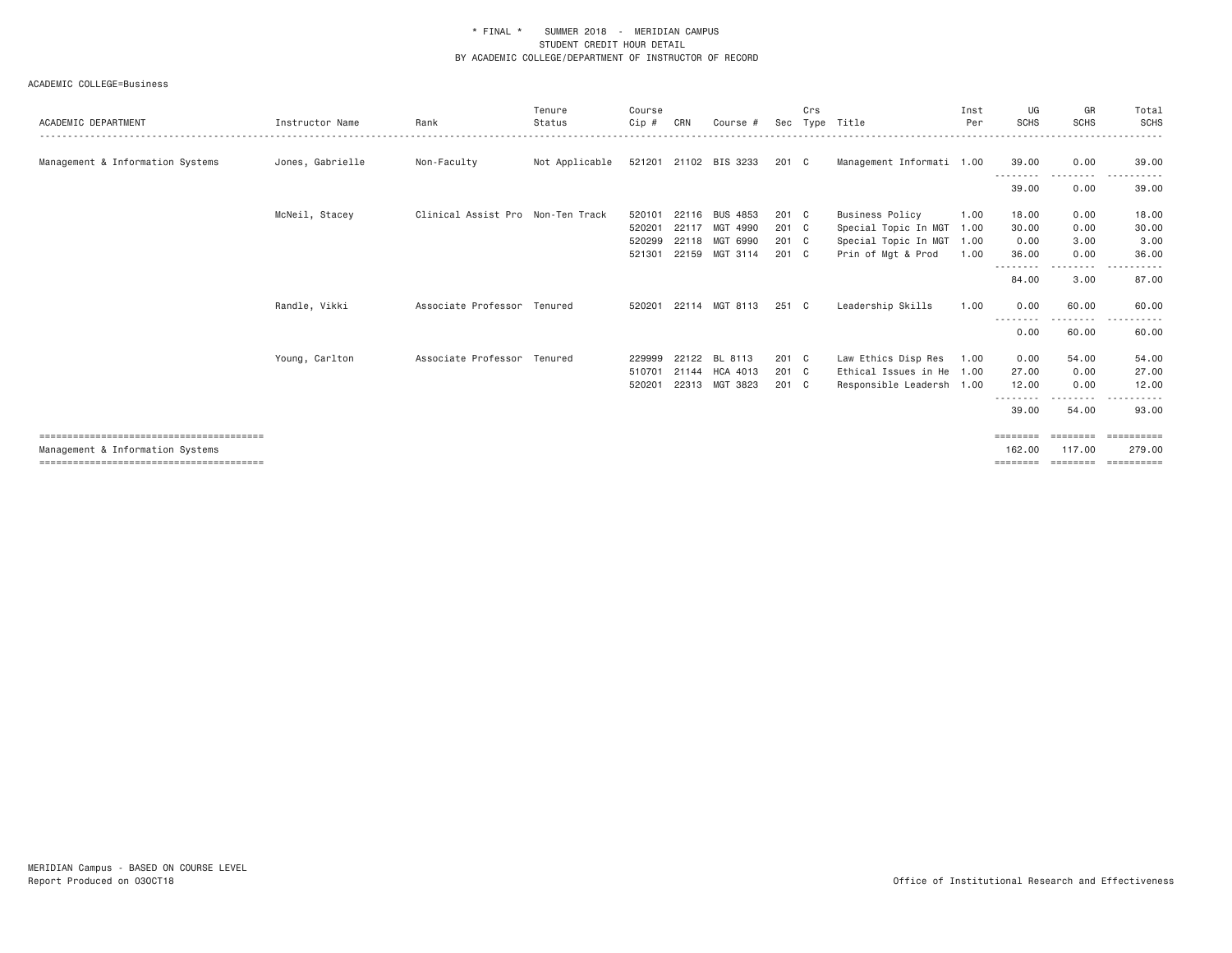| ACADEMIC DEPARTMENT                                    | Instructor Name | Rank                          | Tenure<br>Status | Course<br>Cip # | CRN | Course #                         |                | Crs | Sec Type Title                          | Inst<br>Per  | UG<br><b>SCHS</b>          | GR<br>SCHS        | Total<br><b>SCHS</b> |
|--------------------------------------------------------|-----------------|-------------------------------|------------------|-----------------|-----|----------------------------------|----------------|-----|-----------------------------------------|--------------|----------------------------|-------------------|----------------------|
| Marketing, Quantitative Analysis & Busin Hill, William |                 | Associate Professor Tenured   |                  |                 |     | 521401 21155 MKT 3513            | 201 E          |     | Marketing Internship 1.00               |              | 9.00                       | 0.00<br>--------- | 9.00<br>.            |
|                                                        |                 |                               |                  |                 |     |                                  |                |     |                                         |              | 9.00                       | 0.00              | 9.00                 |
|                                                        | Qu, Yingge      | Assistant Professor Ten Track |                  | 521401          |     | 21156 MKT 4213<br>22119 MKT 3013 | 201 C<br>201 C |     | Internet Marketing<br>Principles Of Mkt | 1.00<br>1.00 | 18.00<br>27.00             | 0.00<br>0.00      | 18.00<br>27.00       |
|                                                        |                 |                               |                  |                 |     | 22121 MKT 6213                   | 201 C          |     | Internet Marketing                      | 1.00         | 0.00                       | 6.00              | 6.00                 |
|                                                        |                 |                               |                  |                 |     |                                  |                |     |                                         |              | ---------<br>45.00         | ---------<br>6.00 | .<br>.<br>51.00      |
|                                                        |                 |                               |                  |                 |     |                                  |                |     |                                         |              | <b>EBBERGE</b>             | eeeeeee           | eesseesse            |
| Marketing, Quantitative Analysis & Busin               |                 |                               |                  |                 |     |                                  |                |     |                                         |              | 54.00<br>$=$ = = = = = = = | 6.00<br>========  | 60.00<br>----------- |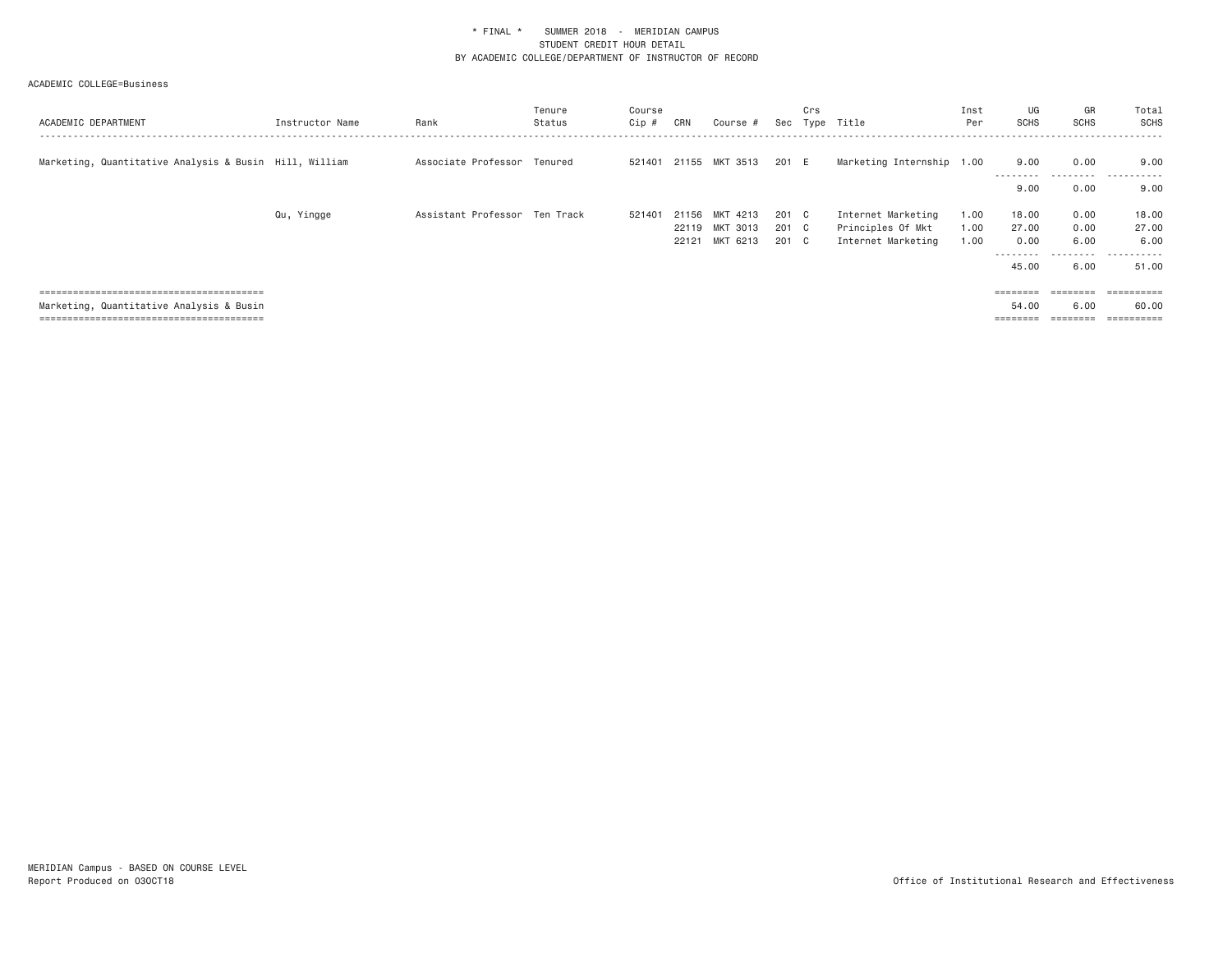| ACADEMIC DEPARTMENT   | Instructor Name | Rank                          | Tenure<br>Status | Course<br>Cip #  | CRN   | Course #                         |                | Crs | Sec Type Title                            | Inst<br>Per | UG<br><b>SCHS</b>          | GR<br>SCHS        | Total<br>SCHS       |
|-----------------------|-----------------|-------------------------------|------------------|------------------|-------|----------------------------------|----------------|-----|-------------------------------------------|-------------|----------------------------|-------------------|---------------------|
| School of Accountancy | Ennis, Kevin    | Associate Professor Tenured   |                  | 520301<br>521601 |       | 21100 ACC 4043<br>21098 ACC 4013 | 201 C<br>201 C |     | Municipal & Govt Acc 1.00<br>Income Tax I | 1.00        | 30.00<br>12.00<br>-------- | 0.00<br>0.00<br>. | 30.00<br>12.00<br>. |
|                       |                 |                               |                  |                  |       |                                  |                |     |                                           |             | 42.00                      | 0.00              | 42.00               |
|                       | Faello, Joseph  | Assistant Professor Ten Track |                  | 520301           | 21099 | ACC 4023                         | 201 C          |     | Advanced ACC                              | 1.00        | 21.00                      | 0.00              | 21.00               |
|                       |                 |                               |                  |                  |       |                                  |                |     |                                           |             | ---------<br>21.00         | .<br>0.00         | .<br>21.00          |
|                       |                 |                               |                  |                  |       |                                  |                |     |                                           |             |                            | $= 222222222$     | ==========          |
| School of Accountancy |                 |                               |                  |                  |       |                                  |                |     |                                           |             | 63.00<br>======            | 0.00              | 63.00<br>========== |
|                       |                 |                               |                  |                  |       |                                  |                |     |                                           |             |                            |                   |                     |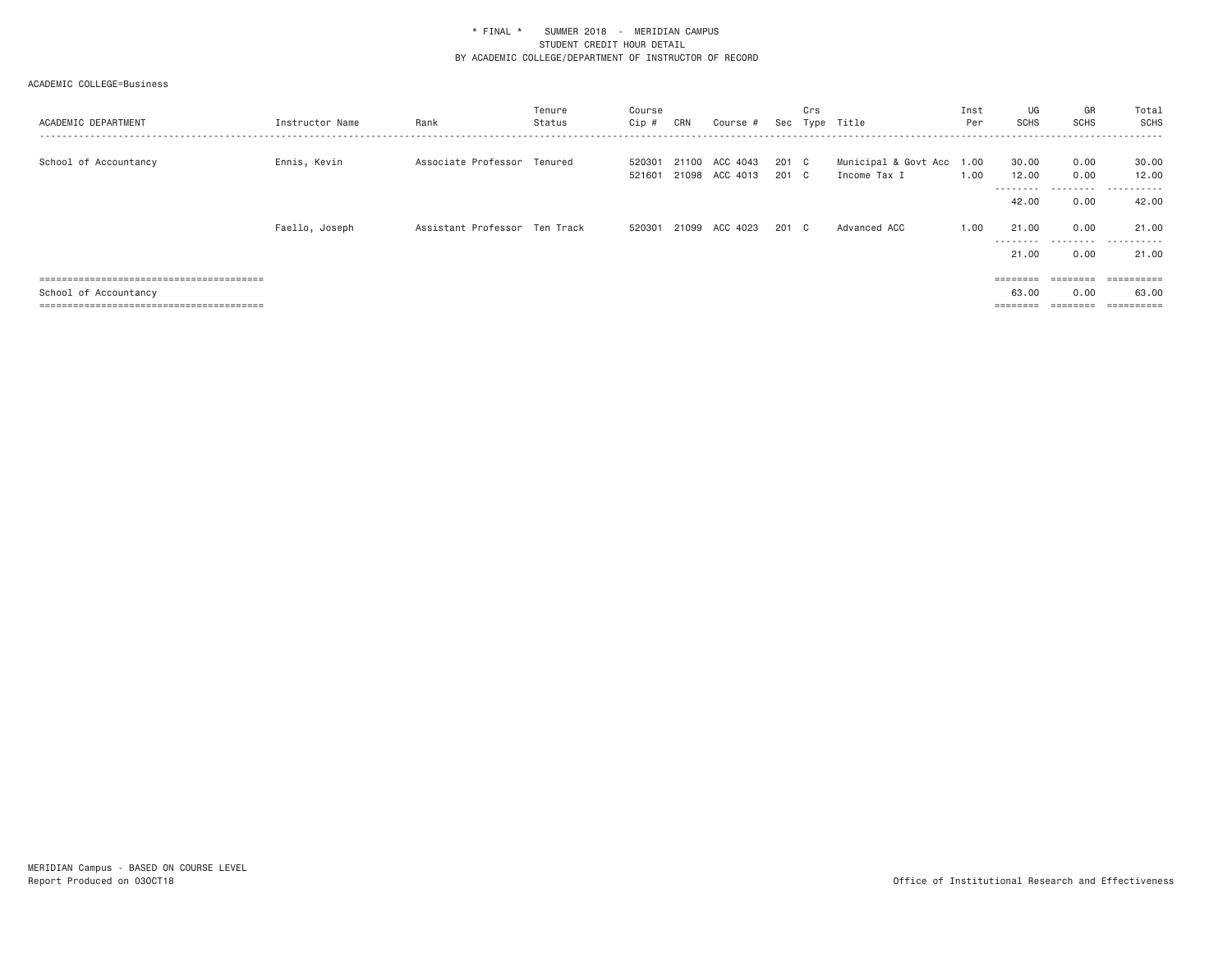| ACADEMIC DEPARTMENT                     | Instructor Name  | Rank         | Tenure<br>Status | Course<br>$Cip$ # | CRN            | Course #              | Sec            | Crs | Type Title                                | Inst<br>Per  | UG<br>SCHS              | GR<br><b>SCHS</b>     | Total<br>SCHS  |
|-----------------------------------------|------------------|--------------|------------------|-------------------|----------------|-----------------------|----------------|-----|-------------------------------------------|--------------|-------------------------|-----------------------|----------------|
| Counseling, Educational Psychology, and | Eubanks, Limeul  | Non-Employee | Not Applicable   | 131299            |                | 22145 EDE 8990        | 251 C          |     | Special Topic In EDE 1.00                 |              | 0.00                    | 12.00                 | 12.00          |
|                                         |                  |              |                  |                   |                |                       |                |     |                                           |              | 0.00                    | 12.00                 | 12.00          |
|                                         | Weir, Karla      | Lecturer     | Non-Ten Track    | 131101<br>422803  | 21111<br>21109 | COE 8203<br>COE 8043  | 251 C<br>281 C |     | Place & Career Dev<br>Group Tech & Proced | 1.00<br>1.00 | 0.00<br>0.00            | 33.00<br>24,00        | 33.00<br>24.00 |
|                                         |                  |              |                  |                   |                |                       |                |     |                                           |              | - - - - - - - -<br>0.00 | .<br>57.00            | 57.00          |
|                                         | White, Julie     | Non-Employee | Not Applicable   | 131299            |                | 22150 EDE 8990        | 281 C          |     | Special Topic In EDE 1.00                 |              | 0.00                    | 12.00                 | 12.00          |
|                                         |                  |              |                  |                   |                |                       |                |     |                                           |              | 0.00                    | 12.00                 | 12.00          |
|                                         | Woodall, Heather | Non-Faculty  | Not Applicable   |                   |                | 520201 21153 MGT 3213 | 201 C          |     | Org Communications                        | 1.00         | 24.00<br>.              | 0.00<br>$\frac{1}{2}$ | 24.00          |
|                                         |                  |              |                  |                   |                |                       |                |     |                                           |              | 24.00                   | 0.00                  | 24.00          |
|                                         | Wozny, Darren    | Professor    | Tenured          | 131101            |                | 21112 COE 8623        | 281 C          |     | Adv Law/Ethics in Co                      | 1.00         | 0.00                    | 18.00                 | 18.00          |
|                                         |                  |              |                  | 422703            |                | 21108 COE 6903        | 251 C          |     | Dev Coun/Men Health                       | 1.00         | 0.00                    | 39,00                 | 39.00          |
|                                         |                  |              |                  | 422707            |                | 21110 COE 8073        | 251 C          |     | Cultural Found/Couns 1.00                 |              | 0.00                    | 42.00                 | 42.00          |
|                                         |                  |              |                  | 422802            |                | 21113 COE 8703        | 281 C          |     | Prin Clin Mental Hlt 1.00                 |              | 0.00<br>.               | 30.00<br>-------      | 30.00<br>.     |
|                                         |                  |              |                  |                   |                |                       |                |     |                                           |              | 0.00                    | 129.00                | 129.00         |
|                                         |                  |              |                  |                   |                |                       |                |     |                                           |              | $=$ = = = = = = =       | ========              | ___________    |
| Counseling, Educational Psychology, and |                  |              |                  |                   |                |                       |                |     |                                           |              | 24,00                   | 210,00                | 234,00         |
|                                         |                  |              |                  |                   |                |                       |                |     |                                           |              | ========                | ========              |                |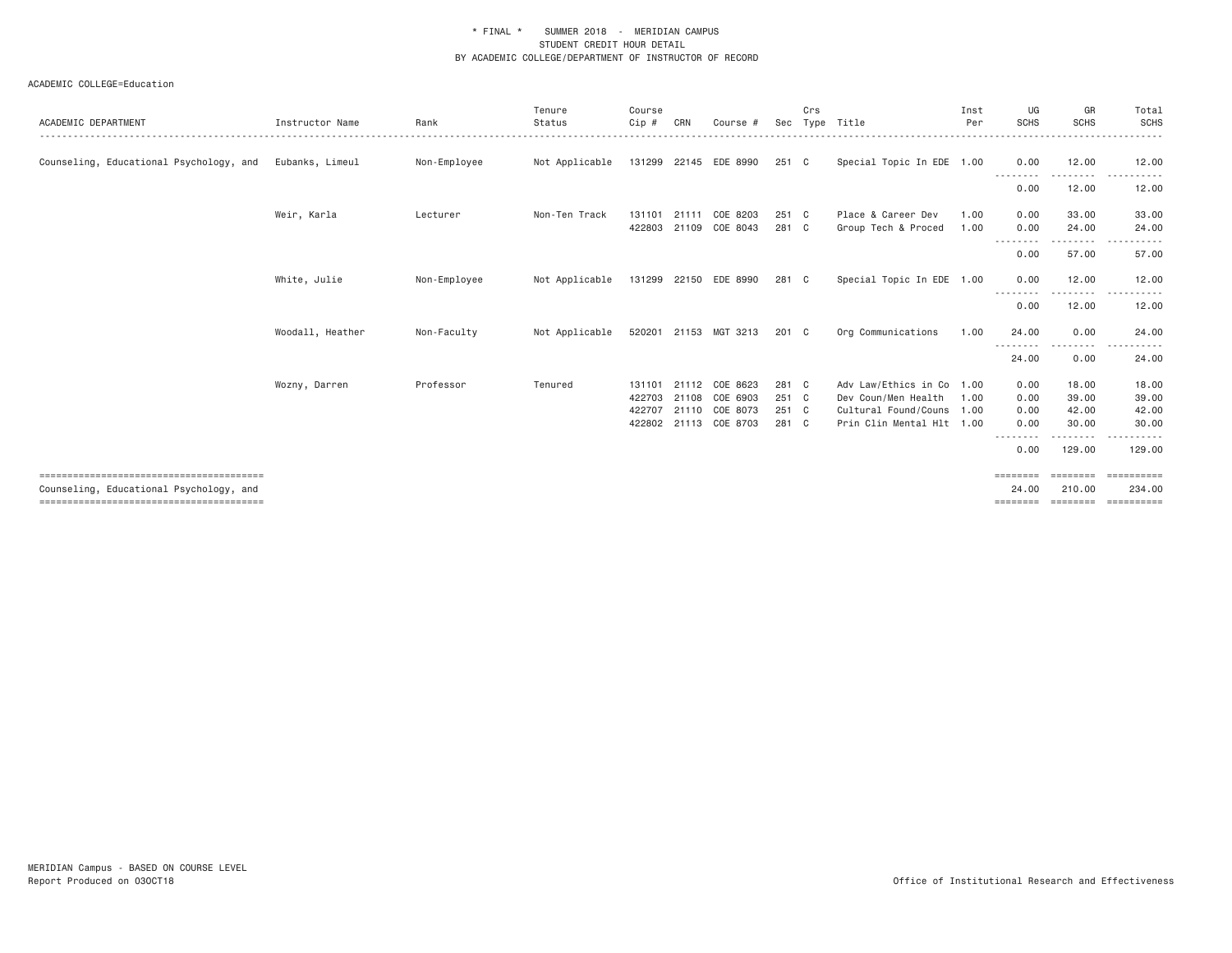| ACADEMIC DEPARTMENT                                   | Instructor Name  | Rank                              | Tenure<br>Status | Course<br>$Cip$ # | CRN          | Course #              | Sec   | Crs | Type Title                | Inst<br>Per | UG<br><b>SCHS</b> | GR<br><b>SCHS</b> | Total<br>SCHS                        |
|-------------------------------------------------------|------------------|-----------------------------------|------------------|-------------------|--------------|-----------------------|-------|-----|---------------------------|-------------|-------------------|-------------------|--------------------------------------|
|                                                       |                  |                                   |                  |                   |              |                       |       |     |                           |             |                   |                   |                                      |
| Curriculum, Instruction & Special Educat Hanna, Tania |                  | Clinical Assist Pro Non-Ten Track |                  | 131202            |              | 22149 EDE 8633        | 281 B |     | The Teaching of Writ 1.00 |             | 0.00              | 9.00              | 9.00                                 |
|                                                       |                  |                                   |                  | 131203            | 22127        | RDG 3423              | 251 C |     | Middle Lvl Lit II         | 1.00        | 30.00             | 0.00              | 30.00                                |
|                                                       |                  |                                   |                  |                   |              | 22132 RDG 3413        | 281 C |     | Middle Lvl Lit I          | 1.00        | 30.00             | 0.00              | 30.00                                |
|                                                       |                  |                                   |                  |                   |              | 131315 22146 RDG 8713 | 251 E |     | Tch Struggling Reade 1.00 |             | 0.00<br>.         | 12.00             | 12.00                                |
|                                                       |                  |                                   |                  |                   |              |                       |       |     |                           |             | 60.00             | 21.00             | 81.00                                |
|                                                       | Leffler, Jeffrey | Assistant Professor Ten Track     |                  | 131202            |              | 22144 EDE 8313        | 251 C |     | Thry & Dev Child Ed       | 1.00        | 0.00              | 12.00             | 12.00                                |
|                                                       |                  |                                   |                  |                   |              | 22148 EDE 8623        | 281 C |     | Content Lit and Disc 1.00 |             | 0.00              | 15.00             | 15.00                                |
|                                                       |                  |                                   |                  |                   |              | 22152 EDE 8533        | 281 C |     | Behav-Early Child Ed 1.00 |             | 0.00<br><u>.</u>  | 6.00              | 6.00                                 |
|                                                       |                  |                                   |                  |                   |              |                       |       |     |                           |             | 0.00              | 33.00             | 33.00                                |
|                                                       | May, Susan       | Instructor                        | Non-Ten Track    | 131299            | 22124        | EDE 2990              | 251 C |     | Special Topic In EDE 1.00 |             | 9.00              | 0.00              | 9.00                                 |
|                                                       |                  |                                   |                  |                   |              | 131311 22126 EDE 3523 | 251 C |     | Found EL/ML Math Edu 1.00 |             | 33.00             | 0.00              | 33.00                                |
|                                                       |                  |                                   |                  |                   |              |                       |       |     |                           |             | .<br>42.00        | -----<br>0.00     | .<br>42.00                           |
|                                                       | Ratliff, Lindon  | Associate Professor Tenured       |                  |                   | 130604 22147 | EPY 6313              | 251 C |     | Measure & Eval            | 1.00        | 0.00              | 30.00             | 30.00                                |
|                                                       |                  |                                   |                  | 131203            | 21130        | EDS 8243              | 251 C |     | Adv. Plan Manage Lea 1.00 |             | 0.00              | 24.00             | 24.00                                |
|                                                       |                  |                                   |                  | 131205            | 22899        | EDS 8623              | 281 C |     | Effective Instructio 1.00 |             | 0.00              | 21.00             | 21.00                                |
|                                                       |                  |                                   |                  |                   | 22901        | EDS 8613              | 281 C |     | Mdle & Sec Sch Curr       | 1.00        | 0.00              | 15.00             | 15.00                                |
|                                                       |                  |                                   |                  |                   |              |                       |       |     |                           |             | .<br>0.00         | 90.00             | 90.00                                |
|                                                       | Sumrall, Brandi  | Instructor                        | Non-Ten Track    |                   |              | 422814 22123 EDX 3213 | 251 C |     | Indiv Inst Except Ch 1.00 |             | 21.00             | 0.00              | 21.00                                |
|                                                       |                  |                                   |                  |                   |              |                       |       |     |                           |             | .<br>21.00        | 0.00              | 21.00                                |
|                                                       | Zhbanova, Ksenia | Assistant Professor Ten Track     |                  |                   |              | 131203 22131 EDE 3223 | 281 C |     | Middle Level Educati 1.00 |             | 27,00             | 0.00              | 27.00                                |
|                                                       |                  |                                   |                  |                   |              |                       |       |     |                           |             | .<br>27.00        | <u>.</u><br>0.00  | 27.00                                |
|                                                       |                  |                                   |                  |                   |              |                       |       |     |                           |             |                   | ========          | ==========                           |
| Curriculum, Instruction & Special Educat              |                  |                                   |                  |                   |              |                       |       |     |                           |             | 150,00            | 144.00            | 294.00<br>-------- ------- --------- |
|                                                       |                  |                                   |                  |                   |              |                       |       |     |                           |             |                   |                   |                                      |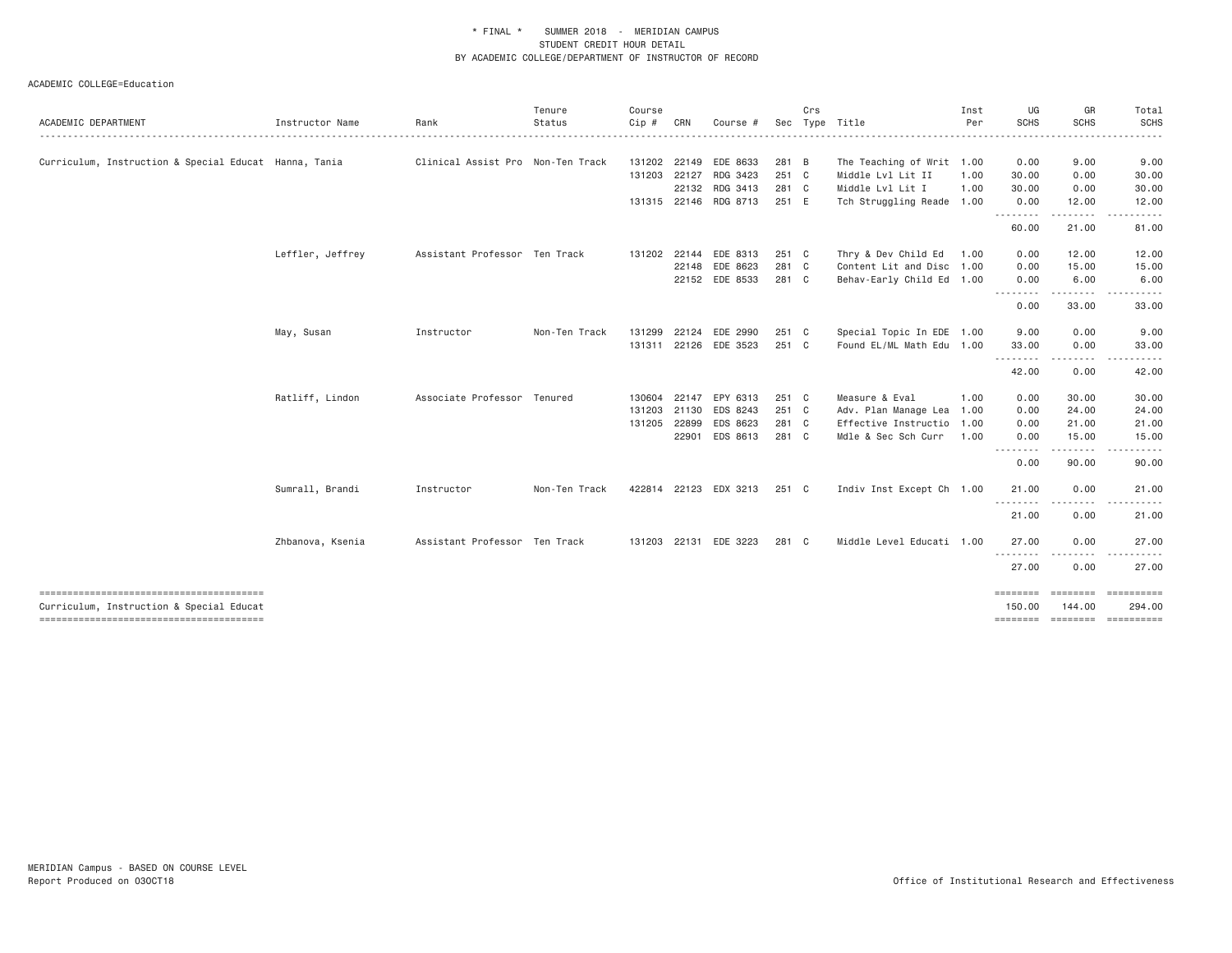| ACADEMIC DEPARTMENT    | Instructor Name   | Rank                          | Tenure<br>Status | Course<br>Cip# | CRN | Course #                    | Sec   | Crs | Type Title                | Inst<br>Per | UG<br><b>SCHS</b>       | GR<br><b>SCHS</b>     | Total<br>SCHS                                                                                                                                                                                                                                                                                                                                                                                                                                                                                    |
|------------------------|-------------------|-------------------------------|------------------|----------------|-----|-----------------------------|-------|-----|---------------------------|-------------|-------------------------|-----------------------|--------------------------------------------------------------------------------------------------------------------------------------------------------------------------------------------------------------------------------------------------------------------------------------------------------------------------------------------------------------------------------------------------------------------------------------------------------------------------------------------------|
| Educational Leadership | Brantley, William | Non-Employee                  | Not Applicable   |                |     | 130401 21123 EDL 8413       | 281 C |     | Sch Legal & Ethic Pe 1.00 |             | 0.00<br>--------        | 33.00<br>--------     | 33.00<br>$\sim$ $\sim$ $\sim$<br>.                                                                                                                                                                                                                                                                                                                                                                                                                                                               |
|                        |                   |                               |                  |                |     |                             |       |     |                           |             | 0.00                    | 33.00                 | 33.00                                                                                                                                                                                                                                                                                                                                                                                                                                                                                            |
|                        | Carter, Tashana   | Non-Employee                  | Not Applicable   |                |     | 130301 22125 LSK 2010       | 251 C |     | Praxis: Acad Core En 1.00 |             | 7.00                    | 0.00                  | 7.00                                                                                                                                                                                                                                                                                                                                                                                                                                                                                             |
|                        |                   |                               |                  |                |     |                             |       |     |                           |             | --------<br>7.00        | 0.00                  | 7.00                                                                                                                                                                                                                                                                                                                                                                                                                                                                                             |
|                        | Cutts, Qiana      | Assistant Professor Ten Track |                  | 130901 22229   |     | EDF 3333                    | 201 C |     | Social Foundation Ed 1.00 |             | 12.00                   | 0.00                  | 12.00                                                                                                                                                                                                                                                                                                                                                                                                                                                                                            |
|                        |                   |                               |                  |                |     |                             |       |     |                           |             | .<br>12.00              | $\frac{1}{2}$<br>0.00 | 12.00                                                                                                                                                                                                                                                                                                                                                                                                                                                                                            |
|                        | Operton, Rosalind | Non-Employee                  | Not Applicable   |                |     | 130401 21127 EDL 8713 251 C |       |     | Sch Bus & Facilities 1.00 |             | 0.00                    | 21.00                 | 21.00                                                                                                                                                                                                                                                                                                                                                                                                                                                                                            |
|                        |                   |                               |                  |                |     |                             |       |     |                           |             | - - - - - - - -<br>0.00 | 21.00                 | 21.00                                                                                                                                                                                                                                                                                                                                                                                                                                                                                            |
|                        | Savage, Howard    | Non-Employee                  | Not Applicable   |                |     | 130401 21124 EDL 8423       | 251 C |     | School Leadership         | 1.00        | 0.00                    | 39,00                 | 39.00                                                                                                                                                                                                                                                                                                                                                                                                                                                                                            |
|                        |                   |                               |                  |                |     |                             |       |     |                           |             | 0.00                    | 39.00                 | 39.00                                                                                                                                                                                                                                                                                                                                                                                                                                                                                            |
|                        | Wallin, Patsy     | Associate Professor Tenured   |                  | 130401 21122   |     | EDF 8443                    | 281 C |     | Eval of Sch Prog          | 1.00        | 0.00                    | 39.00                 | 39.00                                                                                                                                                                                                                                                                                                                                                                                                                                                                                            |
|                        |                   |                               |                  |                |     | 21125 EDL 8433              | 251 C |     | Data for Sch Impr         | 1.00        | 0.00                    | 42.00                 | 42.00                                                                                                                                                                                                                                                                                                                                                                                                                                                                                            |
|                        |                   |                               |                  |                |     | 21126 EDL 8633              | 281 C |     | HR Leadership             | 1.00        | 0.00                    | 21.00                 | 21.00                                                                                                                                                                                                                                                                                                                                                                                                                                                                                            |
|                        |                   |                               |                  |                |     | 21128 EDL 8723              | 251 C |     | Positive Sch Culture      | 1.00        | 0.00<br>.               | 21.00<br>.            | 21.00                                                                                                                                                                                                                                                                                                                                                                                                                                                                                            |
|                        |                   |                               |                  |                |     |                             |       |     |                           |             | 0.00                    | 123.00                | 123.00                                                                                                                                                                                                                                                                                                                                                                                                                                                                                           |
| Educational Leadership |                   |                               |                  |                |     |                             |       |     |                           |             | ========<br>19,00       | 216,00                | $\begin{minipage}{0.03\textwidth} \begin{tabular}{l} \multicolumn{2}{l}{} & \multicolumn{2}{l}{} & \multicolumn{2}{l}{} & \multicolumn{2}{l}{} \\ \multicolumn{2}{l}{} & \multicolumn{2}{l}{} & \multicolumn{2}{l}{} & \multicolumn{2}{l}{} \\ \multicolumn{2}{l}{} & \multicolumn{2}{l}{} & \multicolumn{2}{l}{} \\ \multicolumn{2}{l}{} & \multicolumn{2}{l}{} & \multicolumn{2}{l}{} \\ \multicolumn{2}{l}{} & \multicolumn{2}{l}{} & \multicolumn{2}{l}{} \\ \multicolumn{2}{l}{}$<br>235.00 |
|                        |                   |                               |                  |                |     |                             |       |     |                           |             | ========                |                       |                                                                                                                                                                                                                                                                                                                                                                                                                                                                                                  |